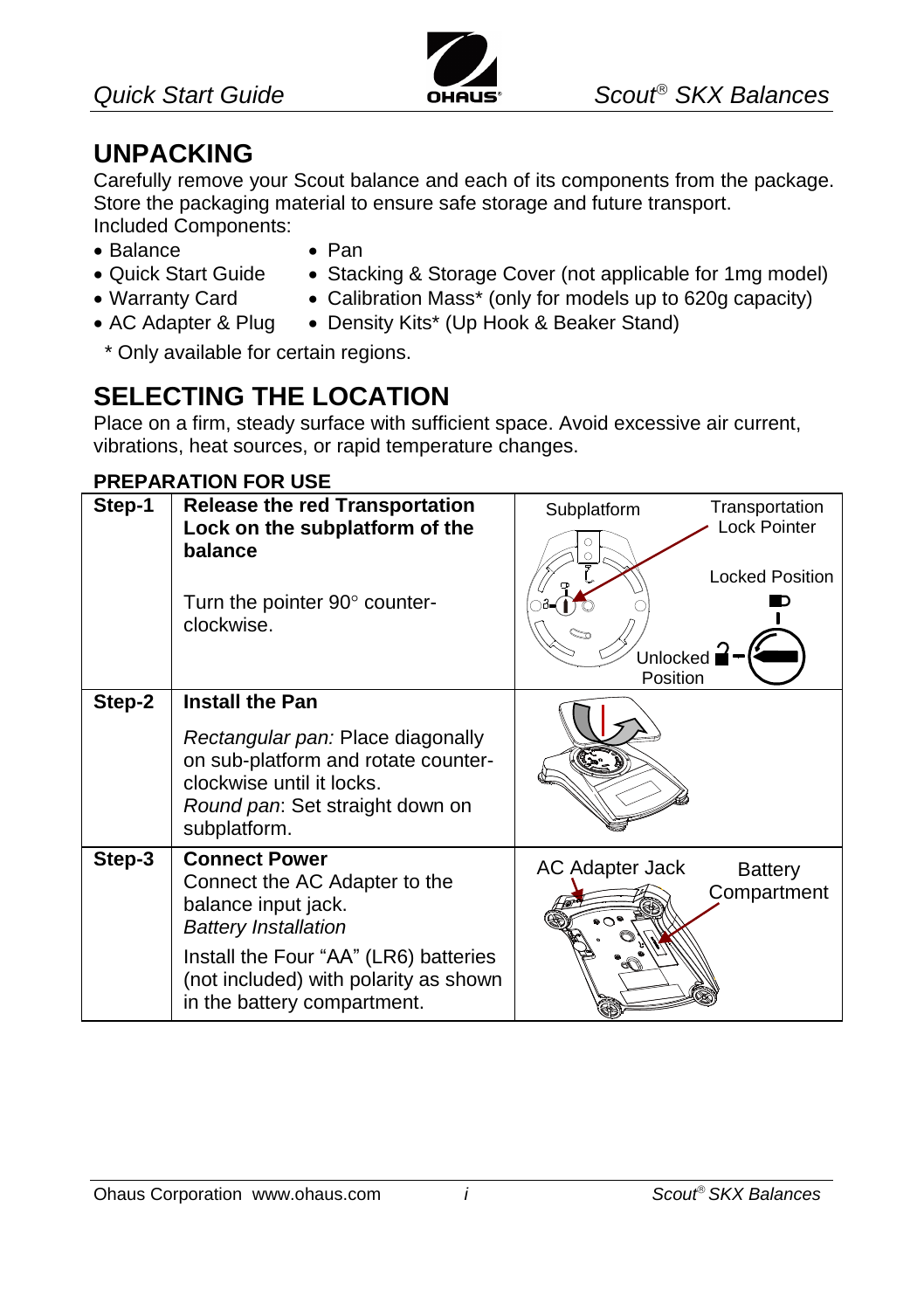

### **SAFETY PRECAUTIONS**



**CAUTION:** Read all safety warnings before installing, making connections, or servicing this equipment. Failure to comply with these warnings could result in personal injury and/or property damage. Retain all instructions for future reference.

- Verify that the local AC power supply voltage is within the input voltage range printed on the AC adapter's ratings label.
- Only connect the AC adapter to a compatible grounded socket.
- Position the instrument such that the AC adapter can be easily disconnected from the socket.
- Position the power cord so that it does not pose a potential obstacle or tripping hazard.
- Operate the equipment only under ambient conditions specified in the user instructions.
- Do not operate the equipment in hazardous or explosive environments.
- Disconnect the equipment from mains power before cleaning or servicing.
- Service should only be performed by authorized personnel.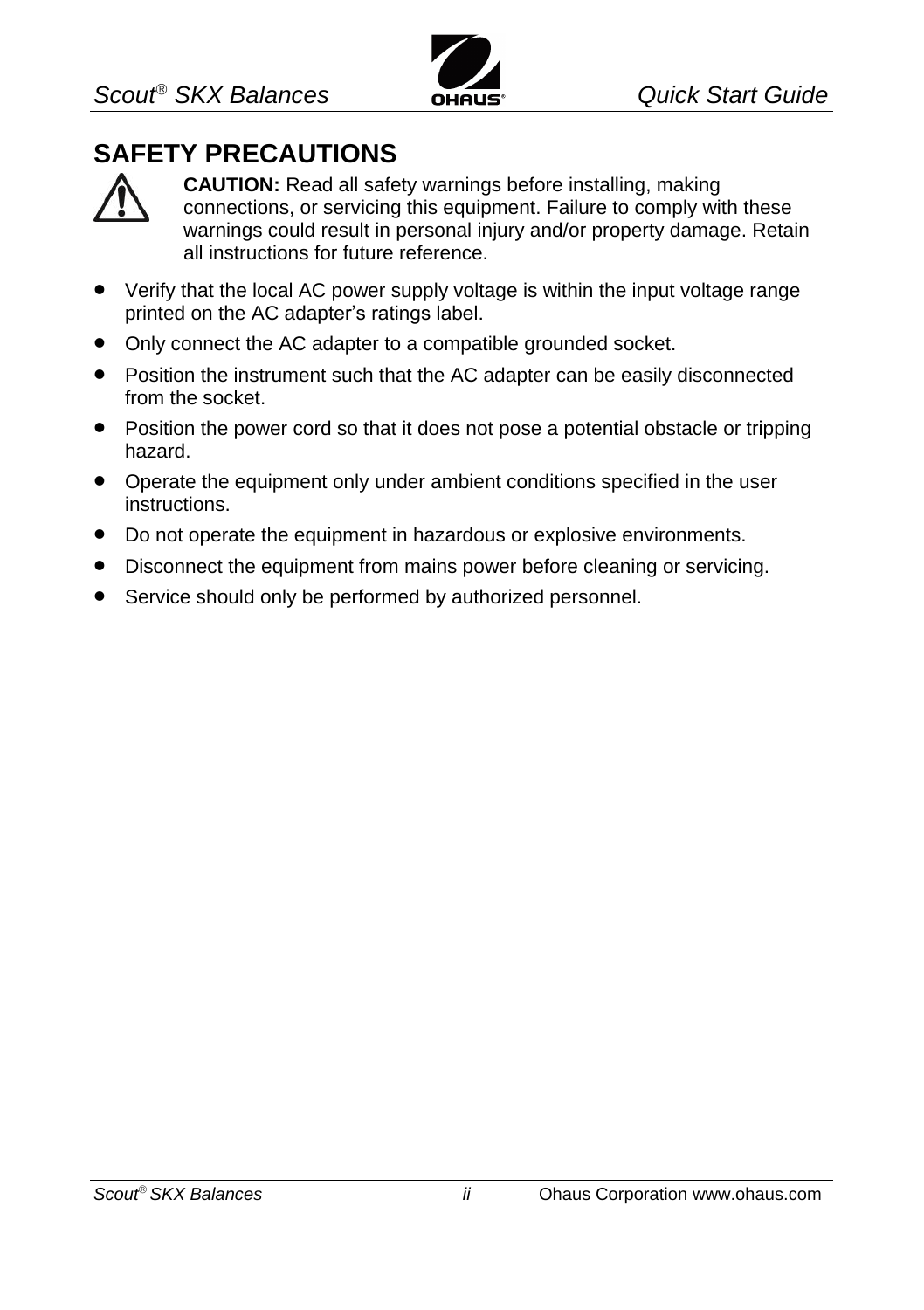

### **CONTROLS**

*Button Functions:*



| <b>Button</b>      | Zero<br>Yes                                                | Print<br>Units<br>No         | <b>Function</b><br>Mode<br>Back  | Tare<br>Menu<br>Exit    |
|--------------------|------------------------------------------------------------|------------------------------|----------------------------------|-------------------------|
| <b>Short Press</b> | Zero/On                                                    | <b>Print</b>                 | <b>Function</b>                  | Tare                    |
|                    | Turns the balance<br>on:<br>If balance is On.<br>sets Zero | Initiates print              | Initiates an<br>application mode | Tare                    |
|                    |                                                            |                              |                                  |                         |
| Long Press         | Off                                                        | <b>Units</b>                 | <b>Mode</b>                      | Menu                    |
|                    | Turns the balance<br>Off                                   | Changes the<br>weighing unit | Changes the<br>application mode  | Enters the User<br>menu |
| <b>Short Press</b> | Yes                                                        | No                           | <b>Back</b>                      | Exit                    |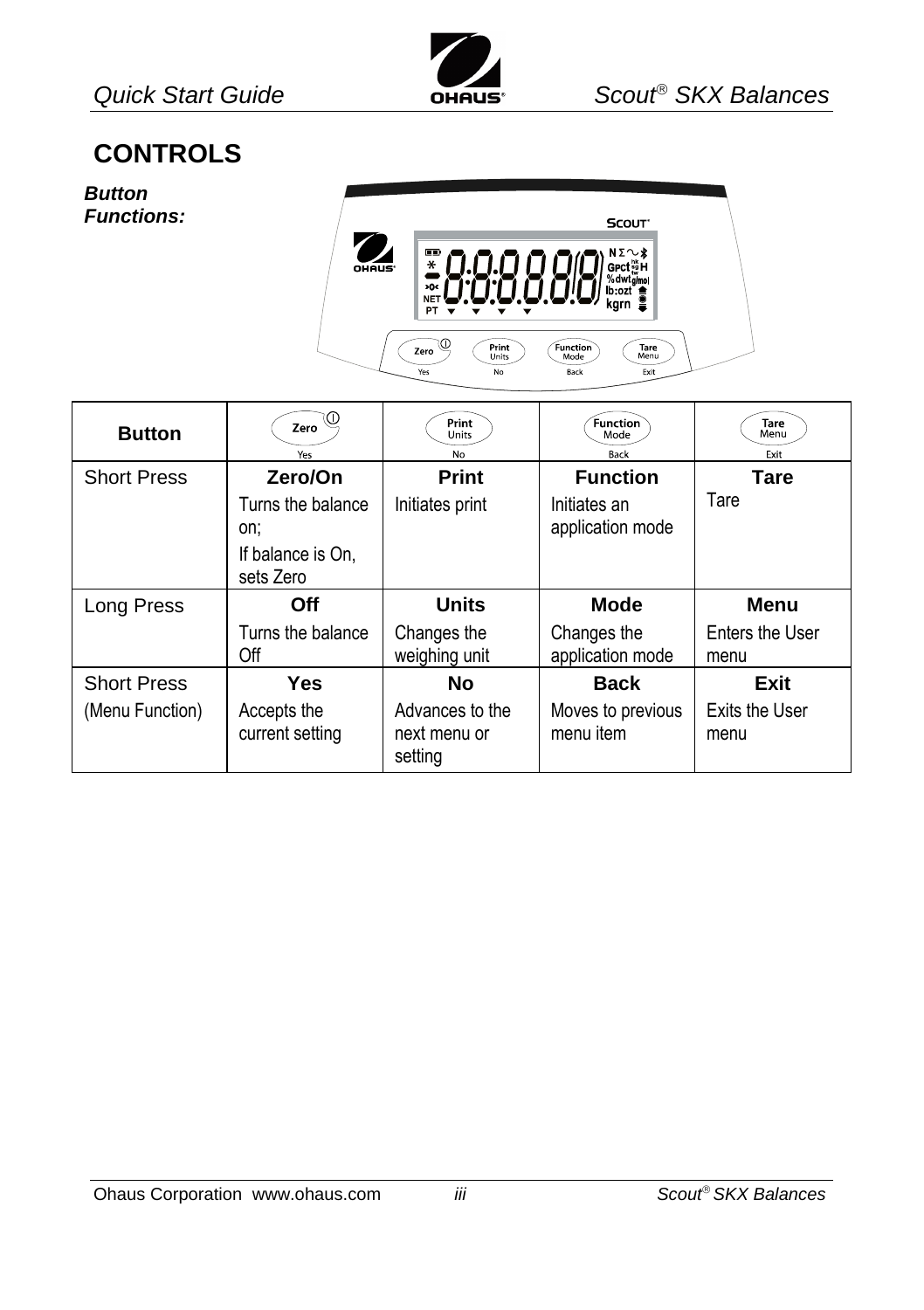

### **CALIBRATION**

When the balance is operated for the first time, a span calibration is recommended to ensure accurate weighing results. With balance turned on:

| Step-1 | Press and hold Menu until [MERU] (Menu) is displayed.                  |
|--------|------------------------------------------------------------------------|
| Step-2 | Release the button, the display will show [C.R.L].                     |
| Step-3 | Press Yes to accept. [SPAN] will then be shown.                        |
| Step-4 | Press Yes to begin the span calibration. Zero reading is stored        |
|        | automatically.                                                         |
| Step-5 | The specified mass blinks on the display.                              |
|        | Place the specified span calibration mass on the pan or press No to    |
|        | select an alternate weight.                                            |
|        | [--C--] will blink while the reading is stored.                        |
|        | The display will show [done] if the calibration was successful. The    |
|        | balance returns to the previous application mode and is ready for use. |

### **OPERATION & APPLICATIONS**

The balance can be configured to operate in various Application modes. Press and hold **Mode** key to select your Application mode.

The Scout SKX balance incorporates the following Applications shown on the right:

# **Weighing [we]**

- 1. Press the **Zero/On** button to turn the balance on.
- 2. Select Weighing (this application is the default) by pressing & holding **Mode** key.

**Weighing Density** 

 $[LJE IGH]$   $[SPECLGr]$   $[PToLE]$ 

**Determination**

- 3. Press **Tare** or **Zero** if necessary to begin.
- 4. Place objects on the pan to display the weight. When stable, the **\*** appears.

The display shows the resulting value of the sample.

#### **Density Determination** [SPEC.Gr]

This mode allows the user to calculate the specific gravity of a sample when using the density kit. Density mode has been initiated when "G" and the current unit is displayed.

- 1. Prepare the balance as shown right. Remove the balance platform, insert the up hook and install the beaker stand (beaker is not supplied).
- 2. Press the **Zero/On** button to turn the balance on.



**Mole Weighing**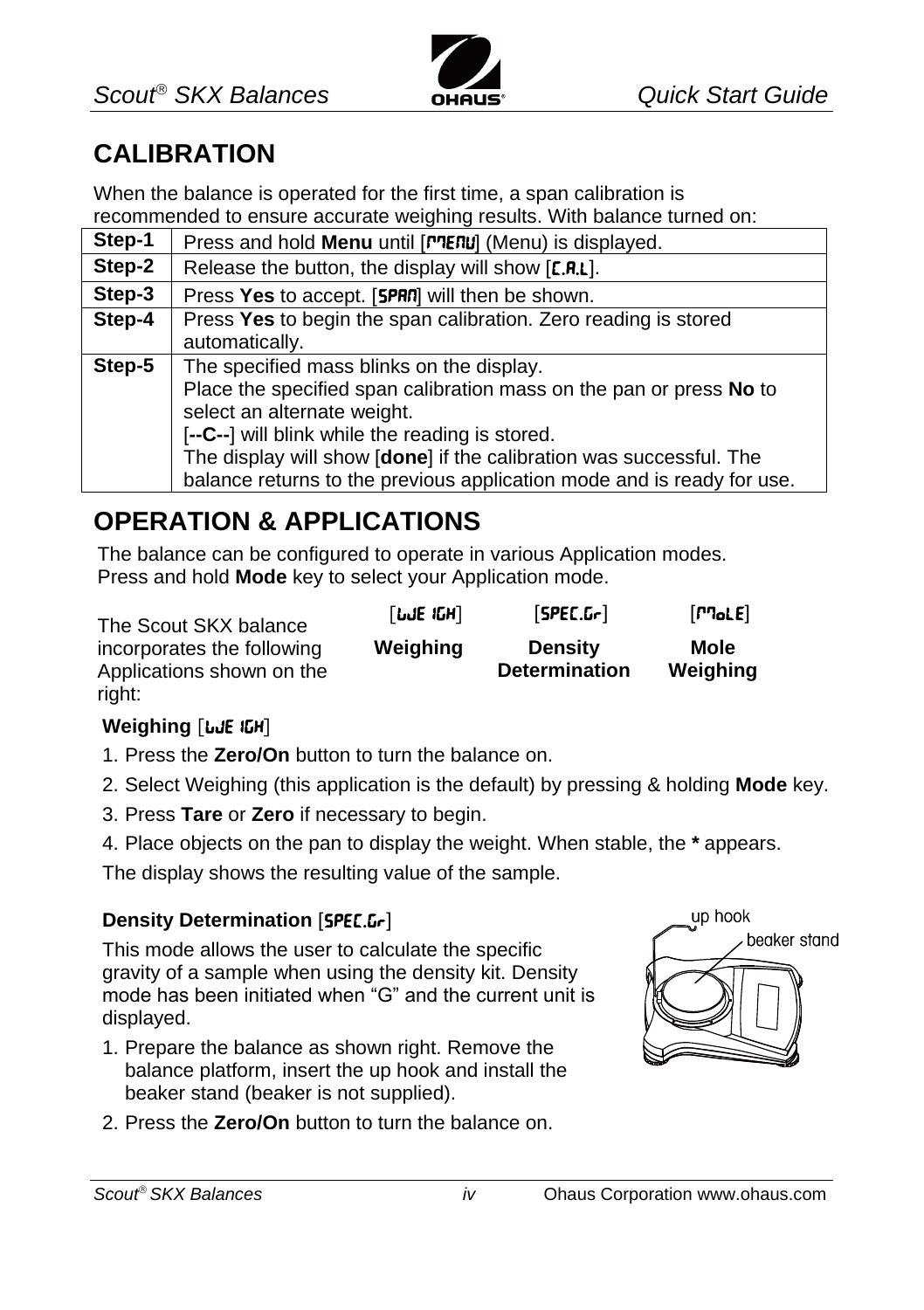

- 3. If needed, press & hold Mode key until [SPEC.Gr] is displayed, then release.
- 4. [**R**  $\cdot$ **.**  $\cdot$ **.**  $\cdot$ **.**  $\cdot$  (Air weight) is displayed, place weight on the hook
- 5. Press **Yes** to store the dry weight value.
- 6. [WI.WH] (Wet weight) is displayed, place weight in the water.
- 7. Press **Yes** to get the final specifiec gravity value.

Note: "G" indicates a specific gravity value; and has no unit of measure.

For large samples it is recommended to use the weigh below feature (weigh below hook located in battery compartment).

#### **Mole Weighing Mode [Pole]**

- 1. If needed, press and hold the **Mode** key until [ $P$ **]** is displayed, then release.
- 2.  $[LLr.T$ <sup>75</sup>] is displayed.
- 2. Press the **Yes** key to clear the stored Molar Mass. Press the **No** key to recall the existing Molar Mass. If no Molar Mass was stored, the [CLr.PTS] display is skipped and inputting a Molar Mass is required.
- 3. If there is a Molar Mass stored, the current Molar Mass will be displayed and flashing.
- 4. Press the **No** key to begin editing the Molar Mass.
- 5. Press the **No**/**Back** key to increment/decrement the flashing digit.
- 7. Press the **Yes** key to accept the value and move one digit to the right.

Notes: If the setting exceeds the limit, the display returns to the previously stored value. The available settings are from 0.01 to 999.99. The Molar Mass unit is g/mol.



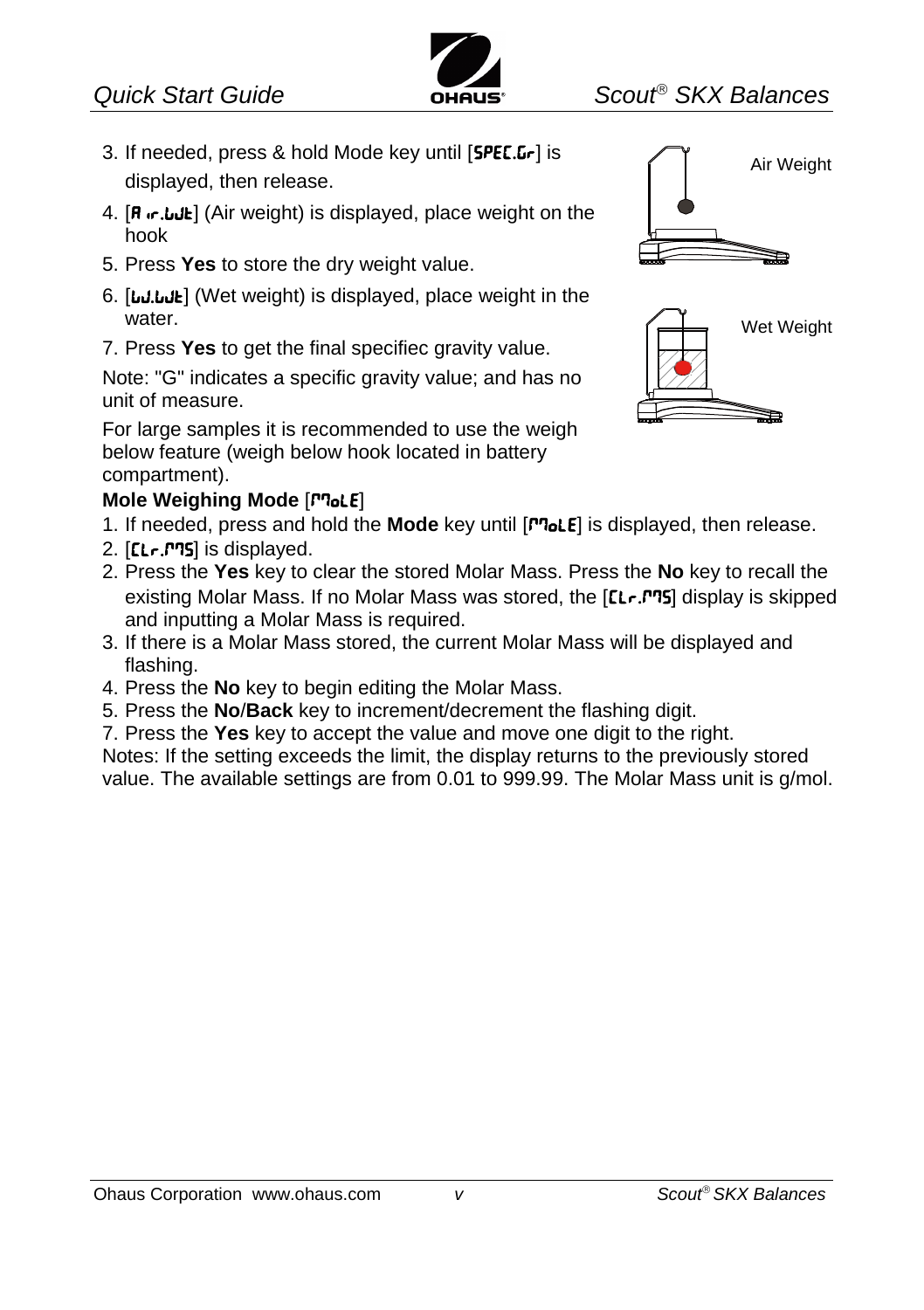

# **ADDITIONAL FEATURES**

#### *Connecting the Interface*

Use an optional interface connectivity kit to connect the balance either to a computer, printer or OHAUS auxiliary display.

Below Interface kit accessories are available: RS232, USB Host, USB Device, Ethernet, Bluetooth<sup>\*</sup>.

Interface connection on the rear of the balance:



\* Interface kits may vary according to local regulations

#### *Weigh Below Hook*

The weigh below hook is located at the reverse side of the battery cover as shown. To use this feature, remove the red protective cover underneath for the weigh below opening.



Weigh below protective cover

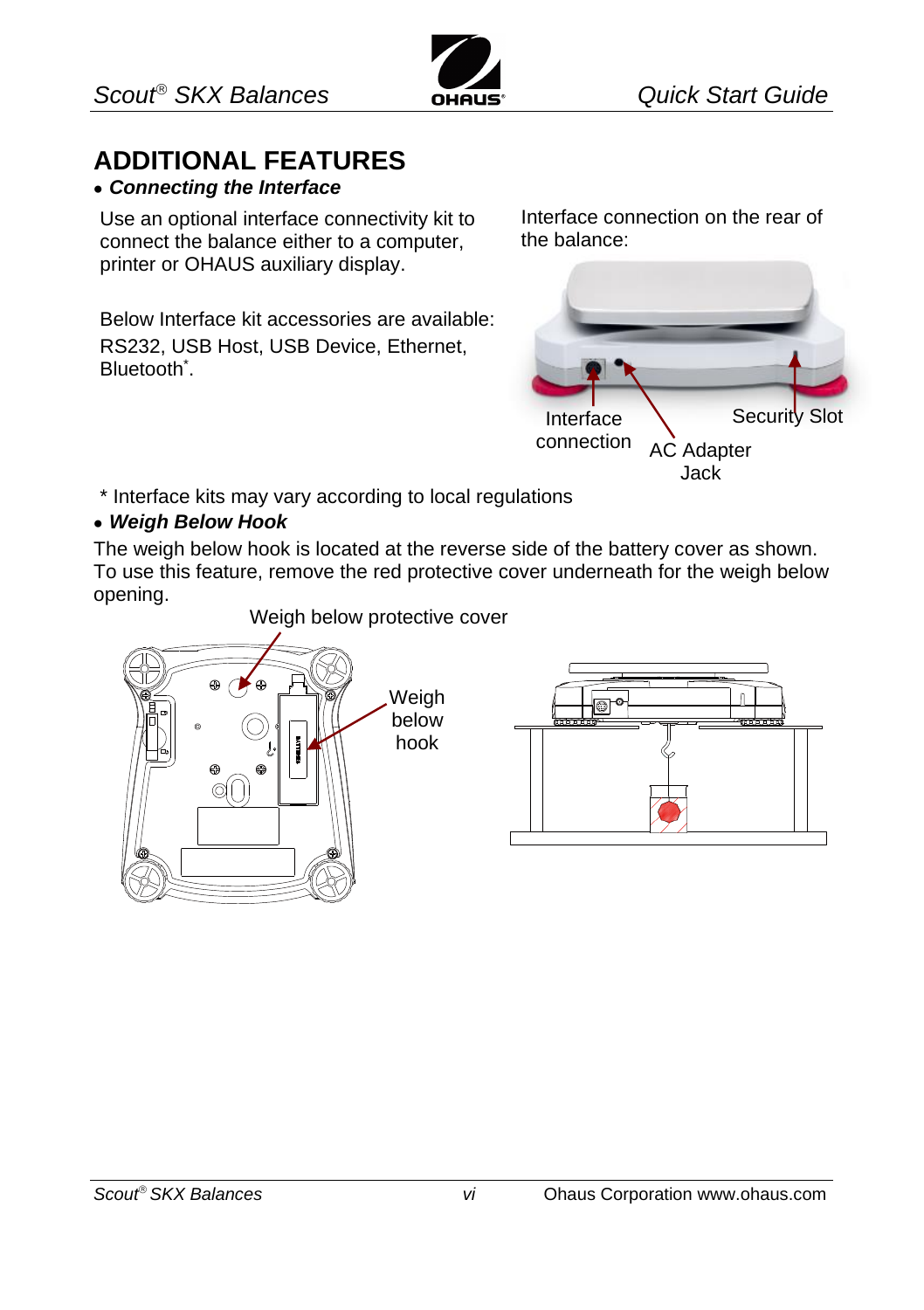

# **MENU STRUCTURE**

|                                                | <b>Sub-Menus</b>                       | C.a.I | S.e.t.u.p                                                                      | M.o.d.e                                                   | U.n.i.t                  | E.n.d |
|------------------------------------------------|----------------------------------------|-------|--------------------------------------------------------------------------------|-----------------------------------------------------------|--------------------------|-------|
|                                                | User Menu Items:                       | Span  | Reset                                                                          | Reset                                                     | Reset                    |       |
| <b>Tare</b><br>Menu<br>$\gamma\gamma$<br>Exit. | Long press - Enter<br>menu             | Lin   | Yes/ <b>No</b><br>Filter<br>Low/ <b>Med</b> /High<br>AZT<br>$0.5/1/3$ /Off     | Yes/ <b>No</b><br>Weighing<br>On/Off<br>Density<br>On/Off | g<br>kg<br>N<br>0Z<br>lb |       |
| Yes (                                          | Short press -<br>Accept                |       | <b>StableRange</b><br>$0.5/1/2$ //5<br><b>Backlight</b><br>Off/On/ <b>Auto</b> | Mole<br>On/Off                                            | lb:oz                    |       |
| No/Back                                        | Short press -<br>Go Next/Prev.<br>menu |       | Auto Tare<br>Off/On/On-acc<br>Auto Off<br>Off/1/5/10                           |                                                           |                          |       |
| Exit                                           | Short press $-$<br>Exit menu           | End   | End                                                                            | End                                                       | End                      |       |

Note: Bold fonts are default setting in the menu.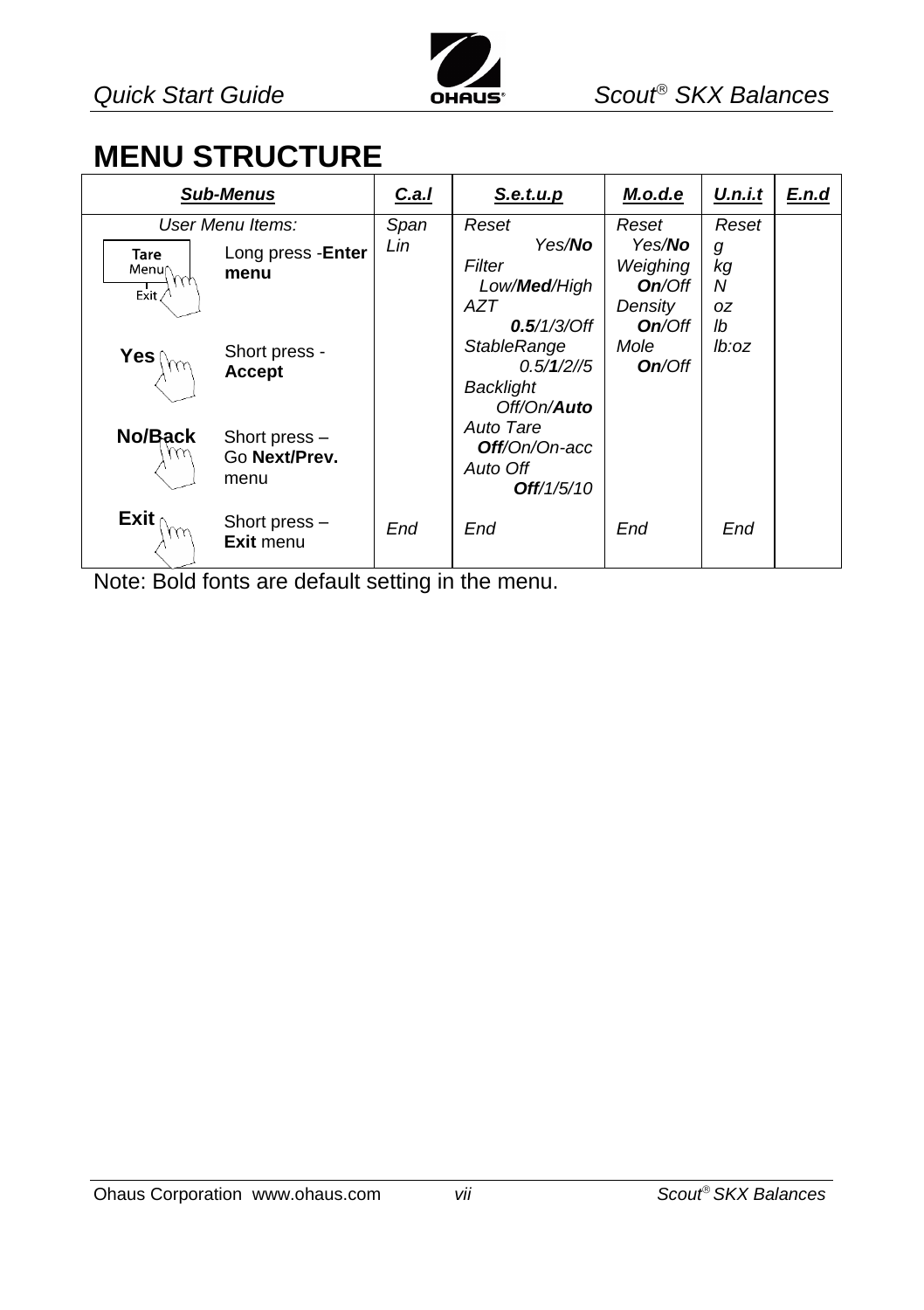

### **COMPLIANCE**

Compliance to the following standards is indicated by the corresponding mark on the product.

| Mark | Standard                                                                                                                                                                                                                                                                                 |
|------|------------------------------------------------------------------------------------------------------------------------------------------------------------------------------------------------------------------------------------------------------------------------------------------|
|      | This product complies with the EU Directives 2014/30/EU (EMC),<br>2014/35/EU (LVD) and 2014/31/EU (NAWI). The EU Declaration of<br>Conformity is available online at www.ohaus.com/ce.                                                                                                   |
|      | This product complies with the EU Directive 2002/96/EC (WEEE).<br>Please dispose of this product in accordance with local regulations at<br>the collecting point specified for electrical and electronic equipment.<br>For disposal instructions in Europe, refer to www.ohaus.com/weee. |
|      | AS/NZS 61000.6.1, AS/NZS 61000.6.3                                                                                                                                                                                                                                                       |
|      | CAN/CSA-C22.2 No. 61010-1<br>UL Std. No. 61010-1                                                                                                                                                                                                                                         |

### **INSTRUCTION MANUAL**

For more detailed information about the balance, please refer to the product instruction manual. The instruction manual can be obtained either by scanning the QR code or by going to the product page and from there download it.

Go to www.ohaus.com to register your product's warranty.

#### **Product Page:**

http://www.ohaus.com

#### **QR Code:**

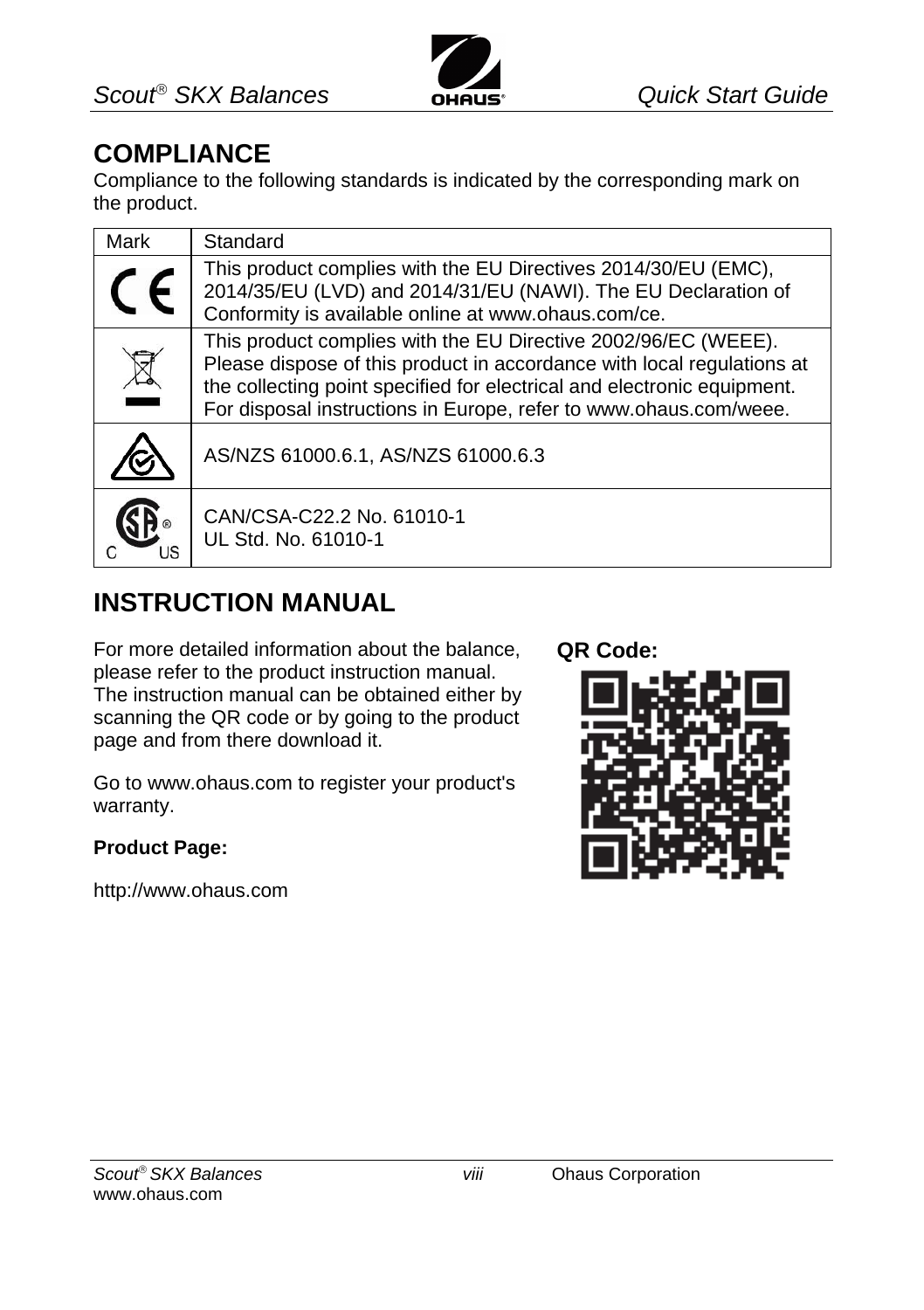

## **DESEMBALAJE**

Retire cuidadosamente del embalaje la balanza Scout y cada uno de sus componentes. Guarde el material de embalaje en un lugar seguro para transportar la balanza posteriormente.

aplicable al modelo de 1 mg)

- Balanza Plato
	-
- Guía de inicio rápido Cubierta para apilado y almacenamiento (no
- 
- 
- Tarjeta de garantía Masa de calibración (solo para modelos de hasta 620 g de capacidad)
- Adaptador de CA y enchufe
- Kits de densidad\* (gancho superior y base para cubeta)

# **SELECCIÓN DEL LUGAR DE INSTALACIÓN**

Coloque la balanza sobre una superficie firme y con suficiente espacio. Evite el exceso de corrientes de aire, vibraciones, fuentes de calor o cambios bruscos de temperatura.

# **PREPARACIÓN PARA EL USO**

| Paso 1 | Libere el bloqueo de transporte                                                                                                                                                                                                                                   | Puntero de bloqueo de transporte                    |
|--------|-------------------------------------------------------------------------------------------------------------------------------------------------------------------------------------------------------------------------------------------------------------------|-----------------------------------------------------|
|        | de color rojo ubicado en la sub-<br>plataforma de la balanza<br>Gire el puntero 90° en sentido<br>antihorario.                                                                                                                                                    | Posición de<br>bloqueo<br>Posición de<br>desbloqueo |
| Paso 2 | Instale el plato<br>Plato rectangular: Coloque el<br>plato diagonalmente sobre la sub-<br>plataforma y gire en sentido<br>antihorario hasta que encaje.<br>Plato redondo: Colóquelo derecho<br>hacia abajo sobre la sub-<br>plataforma.                           |                                                     |
| Paso 3 | Conecte la alimentación<br>Conecte el adaptador de CA al<br>conector de entrada de la<br>balanza.<br>Instalación de las baterías<br>Instale las cuatro baterías "AA"<br>(LR6, no incluidas) con la<br>polaridad que se indica en el<br>compartimento de baterías. | Compartimento<br>de baterías                        |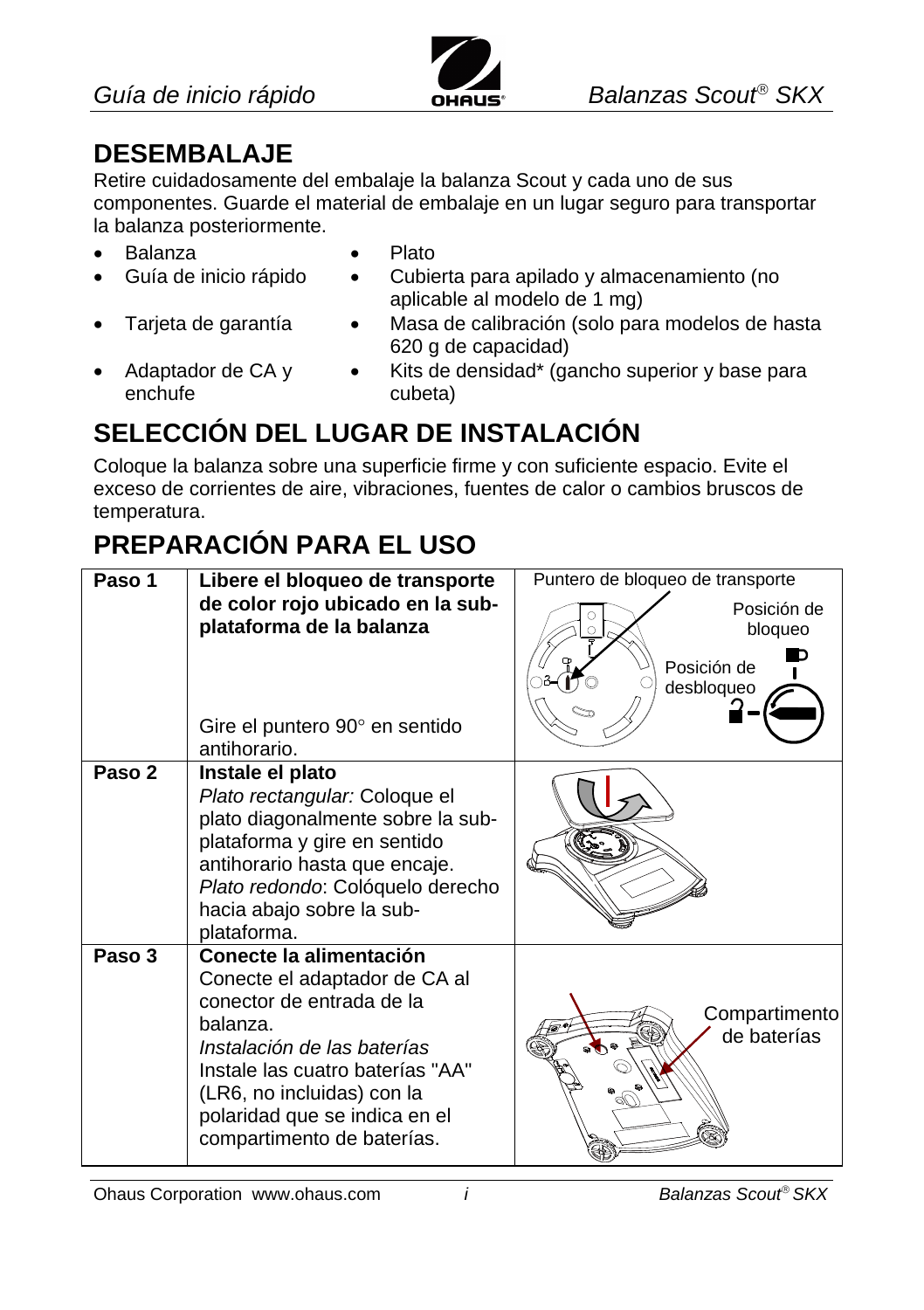

### **PRECAUCIONES DE SEGURIDAD**



**PRECAUCIÓN:** Lea todas las advertencias de seguridad antes de instalar, hacer conexiones o efectuar reparaciones en este equipo. El incumplimiento de estas advertencias puede causar lesiones personales y/o daños a la propiedad. Conserve todas las instrucciones para referencia futura.

- Compruebe que el voltaje de la alimentación de CA local esté dentro del rango de entrada impreso en la etiqueta de especificaciones del adaptador de CA.
- Solo conecte el adaptador de CA a una toma compatible con conexión de tierra.
- Posicione el instrumento de tal forma que el adaptador de CA se pueda desconectar fácilmente de la toma de alimentación.
- Posicione el cable de alimentación de manera que no obstaculice el tránsito de las personas o cree un peligro de tropiezos.
- Utilice el equipo solo bajo las condiciones ambientales especificadas en las instrucciones del usuario.
- No opere el equipo en entornos peligrosos o explosivos.
- Desconecte el equipo de la red eléctrica antes de realizar una limpieza o un mantenimiento.
- La reparación del equipo solo debe ser realizada por personal autorizado.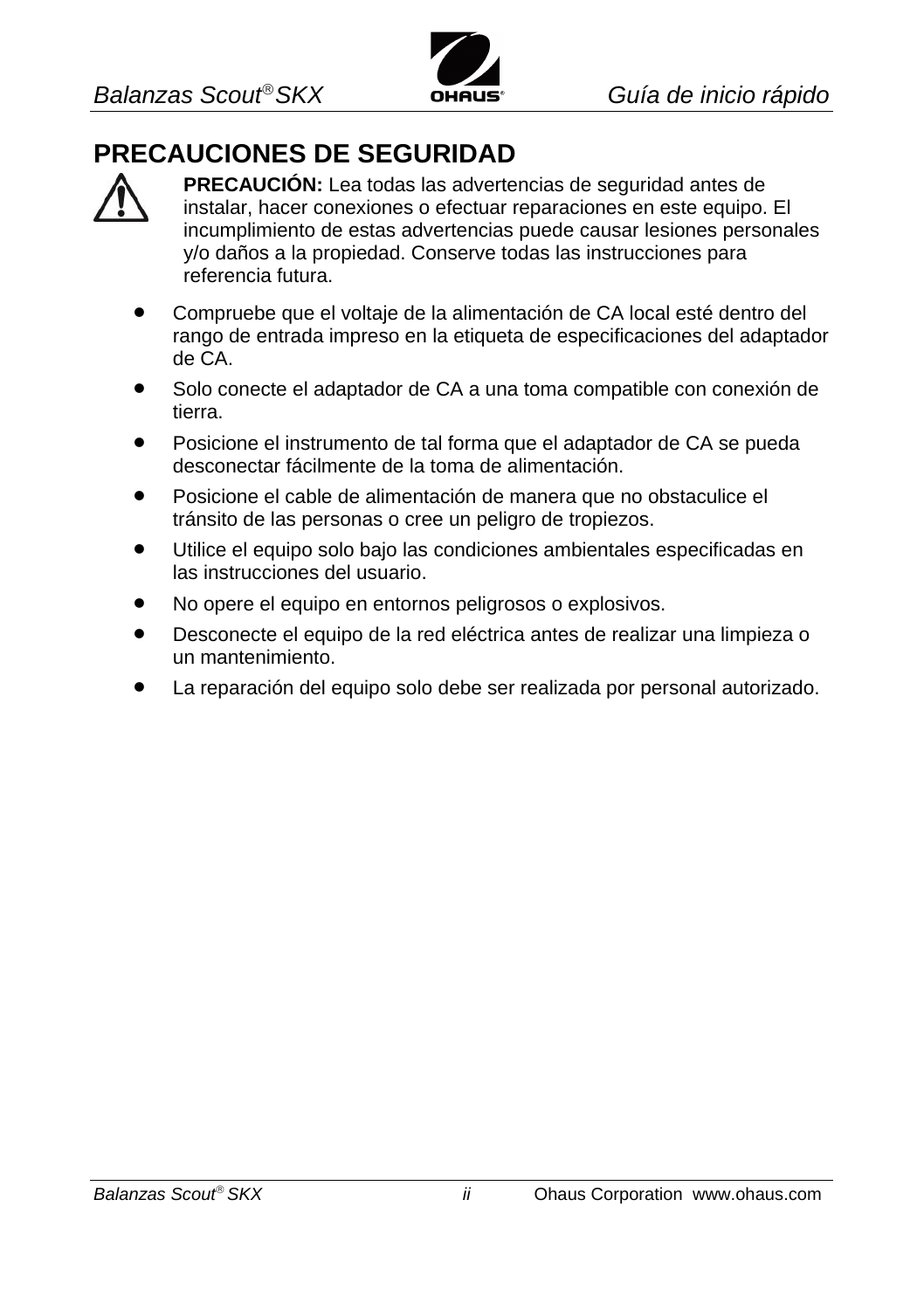

### **CONTROLES**

*Funciones de los botones*



| <b>Botón</b>    | ïω<br>Zero<br>Yes                                                                | Print<br>Units<br>No             | Function<br>Mode<br>Back           | Tare<br>Menu<br>Exit        |
|-----------------|----------------------------------------------------------------------------------|----------------------------------|------------------------------------|-----------------------------|
| Pulsación       | Zero/On                                                                          | Print                            | <b>Function</b>                    | Tare                        |
| breve           | Enciende la<br>balanza;<br>Si la balanza<br>está<br>encendida,<br>ajusta el cero | Inicia la<br>impresión           | Inicia un modo<br>de aplicación    | Tara                        |
| Pulsación       | Off                                                                              | <b>Units</b>                     | Mode                               | Menu                        |
| larga           | Apaga la<br>balanza                                                              | Cambia la<br>unidad de<br>pesaje | Cambia el<br>modo de<br>aplicación | Entra al menú<br>de usuario |
| Pulsación       | <b>Yes</b>                                                                       | No                               | <b>Back</b>                        | Exit                        |
| breve           | Acepta el                                                                        | Avanza al                        | Va al                              | Sale del menú               |
| Menú<br>Función | valor actual                                                                     | siguiente<br>menú o ajuste       | elemento de<br>menú anterior       | de usuario                  |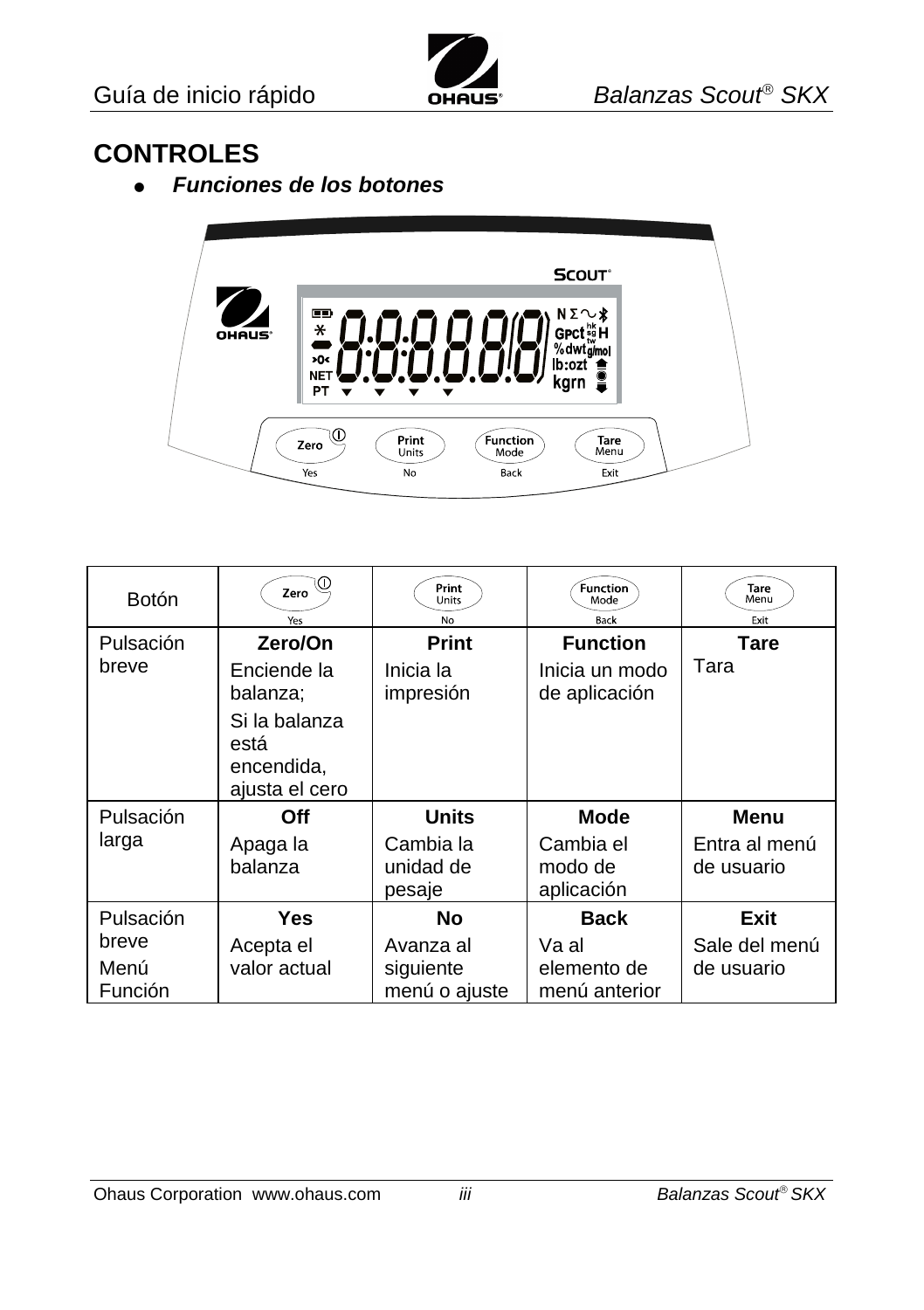

# **CALIBRACIÓN**

Cuando la balanza se opera por primera vez, se recomienda una calibración para garantizar la precisión de los resultados de pesaje.

Con la balanza encendida:

| Paso 1 | Presione y mantenga presionado <b>Menu</b> hasta que aparezca [ <b>PRE</b><br>(Menu).                                                                                                                                                                                                                                               |
|--------|-------------------------------------------------------------------------------------------------------------------------------------------------------------------------------------------------------------------------------------------------------------------------------------------------------------------------------------|
| Paso 2 | Suelte el botón, la pantalla mostrará [C.A.L].                                                                                                                                                                                                                                                                                      |
| Paso 3 | Pulse Yes para aceptar. [5PRN] se mostrará a continuación.                                                                                                                                                                                                                                                                          |
| Paso 4 | Pulse Yes para comenzar la calibración de rango. La lectura de cero se<br>quarda automáticamente.                                                                                                                                                                                                                                   |
| Paso 5 | Coloque la masa especificada de calibración de rango en el plato.<br>Pulse No para seleccionar un peso alternativo.<br>Se mostrará [--C--] mientras la lectura se guarda.<br>La pantalla mostrará [done] si la calibración se ha realizado con éxito. La<br>balanza vuelve al modo de aplicación anterior y está lista para su uso. |

### **OPERACIÓN Y APLICACIONES**

La balanza puede configurarse para operar en uno o más modos de aplicación. Presione y mantenga presionada la tecla **Mode** para seleccionar el modo de aplicación. La balanza Scout SKX incorpora las siguientes aplicaciones:

| [UJE 1GH] | [SPEC.Gr]            | [170c]         |
|-----------|----------------------|----------------|
| Pesaje    | <b>Determinación</b> | Modo de pesaje |
|           | de densidad          | molar          |

#### **Pesaje**

- 1. Pulse el botón **Zero/On** para encender la balanza.
- 2. Seleccione la aplicación de pesaje (aplicación predeterminada)

pulsando y manteniendo presionada la tecla **Mode**.

- 3. Si fuera necesario, pulse **Tare** o **Zero** para comenzar.
- 4. Coloque objetos sobre el plato para ver el peso. Cuando la medición está estable, aparece **\*** en la pantalla. La pantalla muestra a continuación el peso resultante de la muestra.

#### **Determinación de densidad [**SPEC.gr**]**

Este modo permite al usuario calcular el peso específico de una muestra utilizand o el kit de densidad. El modo de densidad se inicia cuando se muestran "G" y la unidad actual.

1. Prepare la balanza como se muestra a la derecha. Quite la plataforma de la balanza,

Inserte el gancho superior e instale el soporte de cubeta (cubeta no incluida).

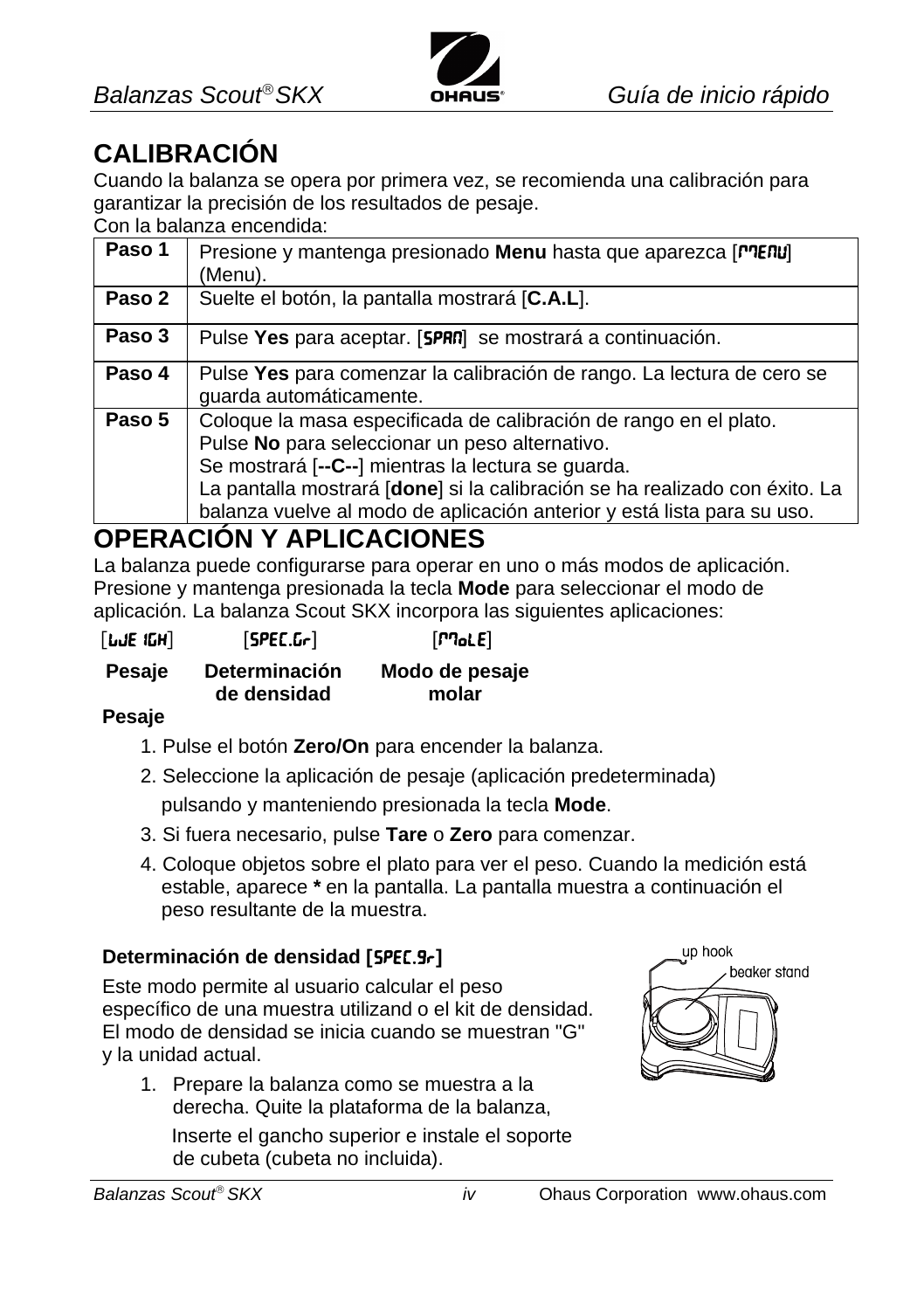

- 2. Pulse el botón **Zero/On** para encender la balanza.
- 3. Si fuera necesario, presione y mantenga presionada la tecla hasta que se muestre el modo [SPEC.9-], luego suelte la tecla.
- 4. Se muestra  $[R \cdot r \cdot \text{Lul}]$  (peso en aire), coloque el peso en el gancho
- 5. Presione **YES** para guardar el valor de peso seco.
- 6. Se muestra [*w.wk]* (peso en agua), coloque el peso en el agua.
- 7. Presione **Yes** para obtener el valor del peso específico.

Nota: "G" indica un valor de peso o gravedad específica y no tiene una unidad de medida.

Para muestras grandes, se recomienda usar la opción de peso colgante (el gancho para peso colgante está situado en el compartimiento de la batería).

#### **Modo de pesaje molar [MoLE]**





- 1. Si fuera necesario, presione y mantenga presionada la tecla **Mode** hasta que se muestre [ro]. luego suéltela.
- 2. Se muestra [[Lr.P].
- 3. Presione la tecla **Yes** para borrar el valor de Masa Molar guardado. Presione la tecla **No** para recuperar el valor actual de masa molar. Si no hay un valor de masa molar guardado, la pantalla [CLr.<sup>m</sup>] se omite y es necesario introducir un valor de masa molar.
- 4. Si hay un valor de masa molar guardado, se mostrará y parpadeará el valor actual de masa molar.
- 5. Presione la tecla **No** para comenzar a editar el valor de masa molar.
- 6. Presione la tecla **No/Back** para aumentar o disminuir el dígito que parpadea.
- 7. Presione la **tecla Yes** para aceptar el valor y pasar un dígito a la derecha.
- Notas: Si el valor excede el límite, la pantalla volverá a mostrar el valor guardado previamente. Los ajustes disponibles son de 0.01 a 999.99. La unidad de masa molar es g/mol.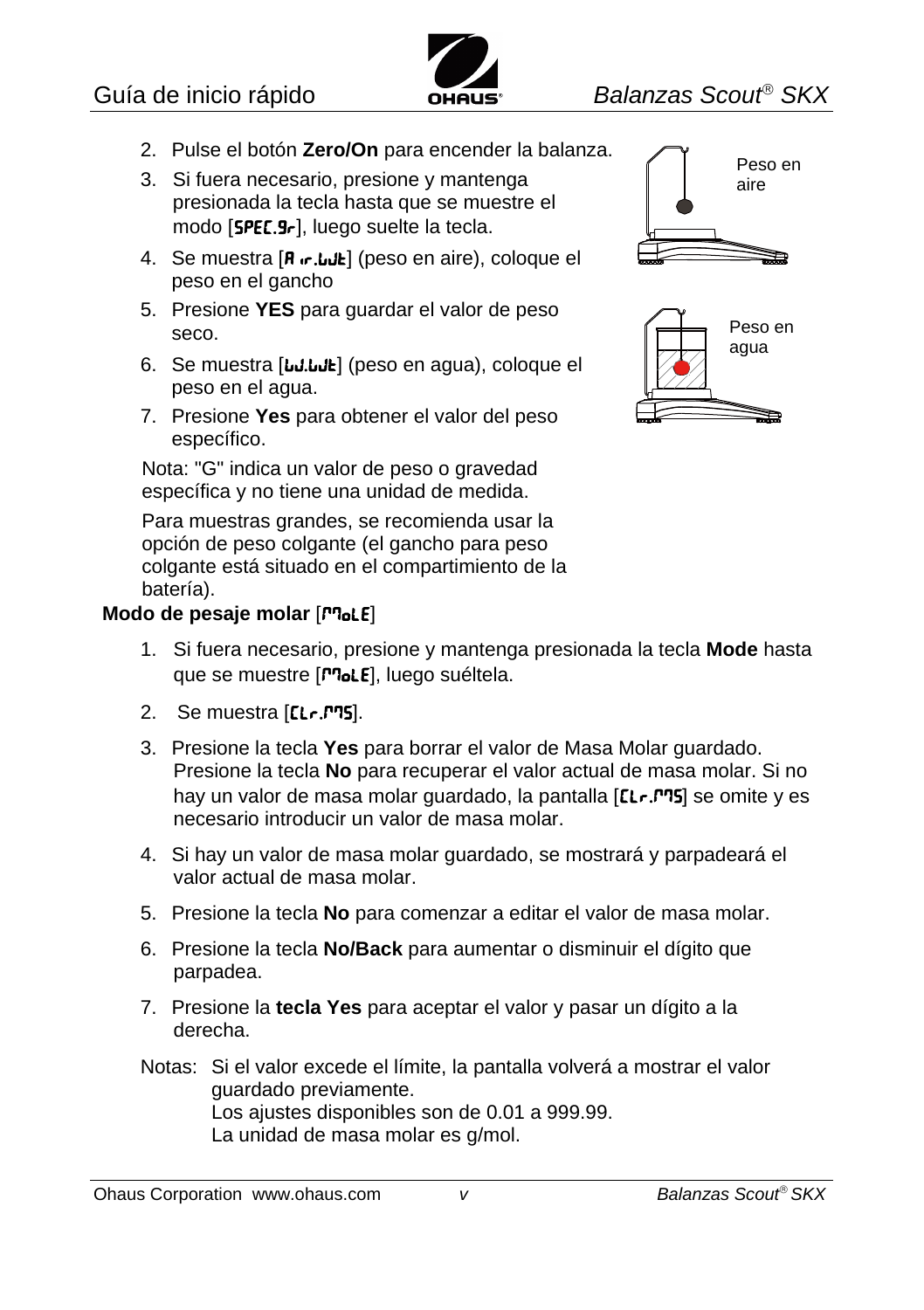

### **ESTRUCTURA DEL MENÚ**

|                              | <b>Sub-Menus</b>                             | C.a.I       | S.e.t.u.p                                                                                        | M.o.d.e                                                  | U.n.i.t                     | E.n.d |
|------------------------------|----------------------------------------------|-------------|--------------------------------------------------------------------------------------------------|----------------------------------------------------------|-----------------------------|-------|
| <b>Tare</b><br>Menu<br>Exit. | Pulsación larga -<br>Entrar al menú          | Span<br>Lin | Reset<br>Yes/ <b>No</b><br>Filter<br>Low/ <b>Med</b> /High<br>AZT                                | Reset<br>Yes/ <b>No</b><br>Weighing<br>On/Off<br>Density | Reset<br>g<br>kg<br>N<br>0Z |       |
| Yes (                        | Pulsación breve -<br>Aceptar                 |             | $0.5/1/3$ /Off<br><b>StableRange</b><br>$0.5/1/2$ //5<br><b>Backlight</b><br>Off/On/ <b>Auto</b> | On/Off<br>Mole<br>On/Off                                 | lb<br>lb:oz                 |       |
| No/Back                      | Pulsación breve<br>Ira al menú<br>Next/Prev. |             | Auto Tare<br><b>Off</b> /On/On-acc<br>Auto Off<br>Off/1/5/10                                     |                                                          |                             |       |
| Exit                         | Pulsación breve<br>Salir del menú            | End         | End                                                                                              | End                                                      | End                         |       |

Nota: Las letras en negrita son los valores predeterminados en el menú.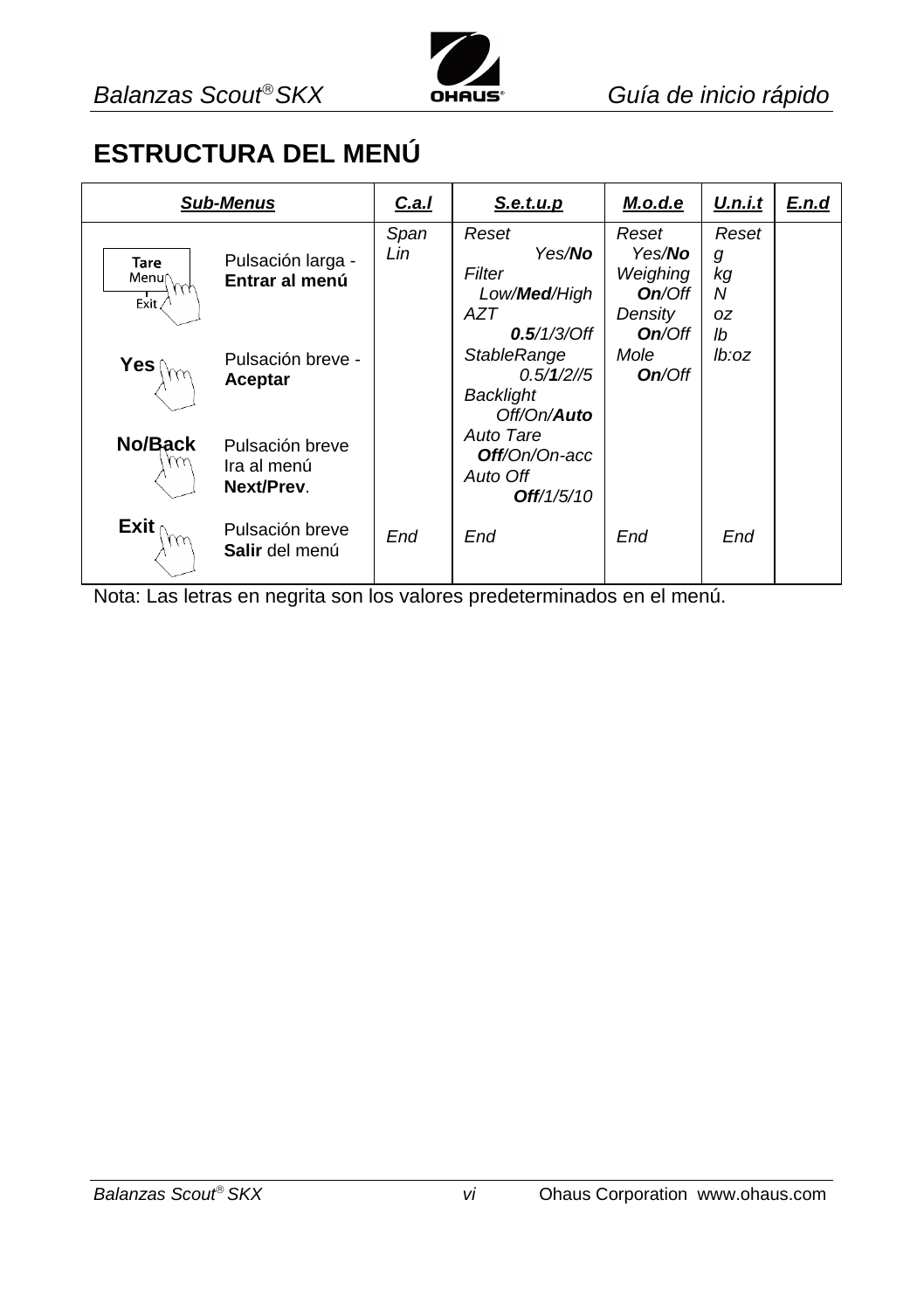

### **OPCIONES ADICIONALES**

#### *Conexión de la interfaz*

Utilice un kit de conectividad de interfaz opcional para conectar la balanza, ya sea a una computadora, a una impresora o a una OHAUS pantalla auxiliar.

A continuación se indican los accesorios de kit de interfaz que están disponibles: RS232, Host USB, Dispositivo USB, Ethernet, Bluetooth<sup>\*</sup>.

Conexión de interfaz en la parte trasera de la balanza:



Conector de entrada de adaptador de CA

\* Los kits de interfaz pueden variar de acuerdo a las regulaciones locales

#### *Gancho para peso colgante*

El gancho para peso colgante está situado en el reverso de la tapa de la batería como se muestra a continuación. Para utilizar esta función, quite la tapa protectora de color rojo debajo para acceder a la abertura del peso colgante.

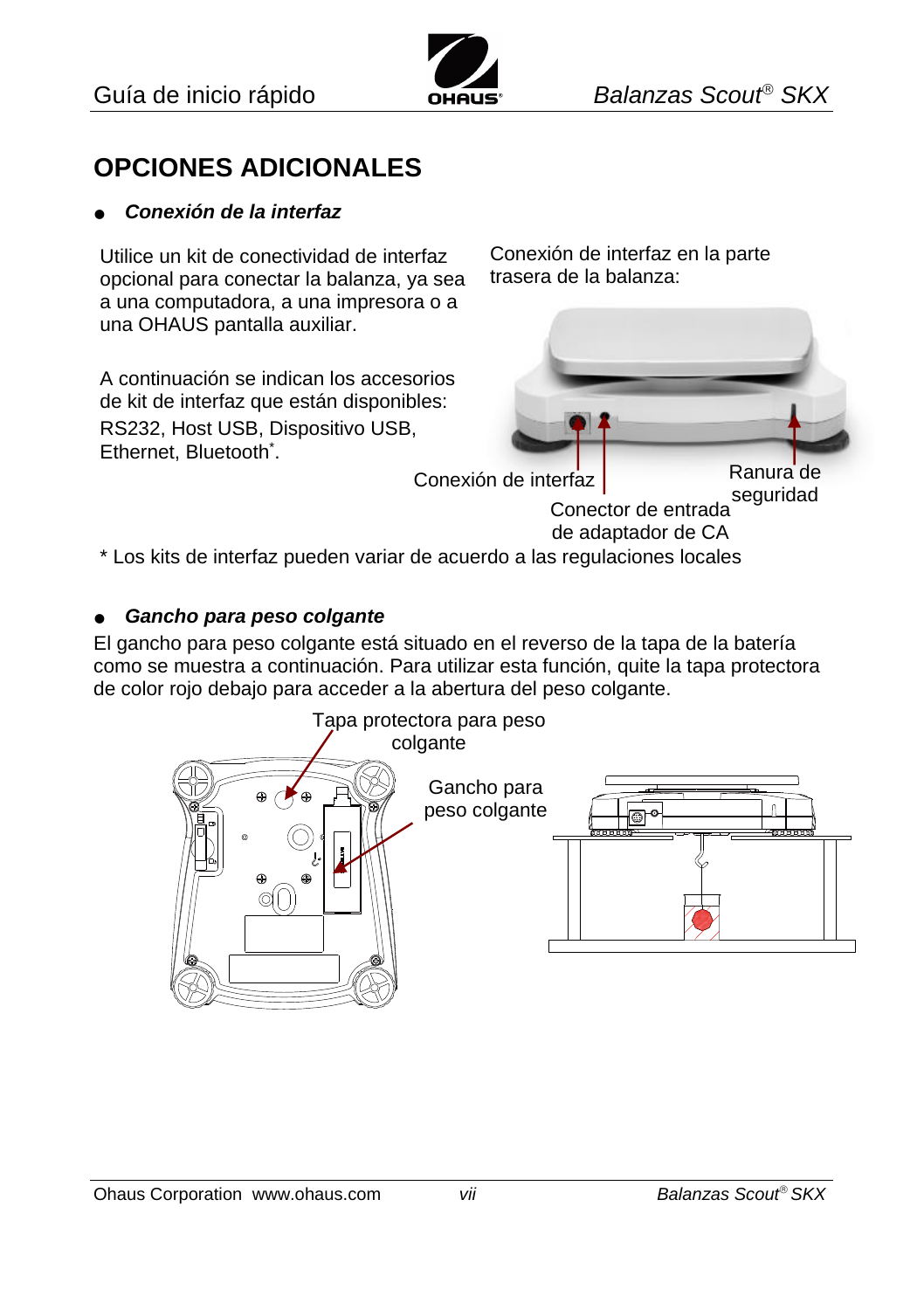

### **CUMPLIMIENTO**

El cumplimiento de las siguientes normas se indica mediante el marcado correspondiente en el producto.

| Marca | Estándar                                                                                                                                                                                                                                                                                              |
|-------|-------------------------------------------------------------------------------------------------------------------------------------------------------------------------------------------------------------------------------------------------------------------------------------------------------|
|       | Este producto cumple las directivas de la UE 2014/30/EU (EMC).<br>2014/35/EU (LVD) y 2014/31/UE (NAWI). La Declaración de<br>Conformidad de la UE está disponible en línea en<br>www.ohaus.com/ce.                                                                                                    |
|       | Este producto cumple la directiva de la UE 2002/96/EC (WEEE).<br>Deseche este producto de acuerdo con las normativas locales en el<br>punto de recogida indicado para los equipos eléctricos y electrónicos.<br>Para ver las instrucciones para su desecho en Europa, consulte<br>www.ohaus.com/weee. |
|       | AS/NZS 61000.6.1, AS/NZS 61000.6.3                                                                                                                                                                                                                                                                    |
|       | CAN/CSA-C22.2 No. 61010-1<br>UL Std. No. 61010-1                                                                                                                                                                                                                                                      |

### **MANUAL DE INSTRUCCIONES**

Para obtener información más detallada sobre la balanza, consulte el manual de instrucciones del producto. El manual de instrucciones puede obtenerse escaneando el código QR o descargando el manual desde la página de producto de la balanza Scout SKX.

Vaya a www.ohaus.com para registrar la garantía de su producto.

#### **Página del producto:**

http://www.ohaus.com/

**Código QR:**

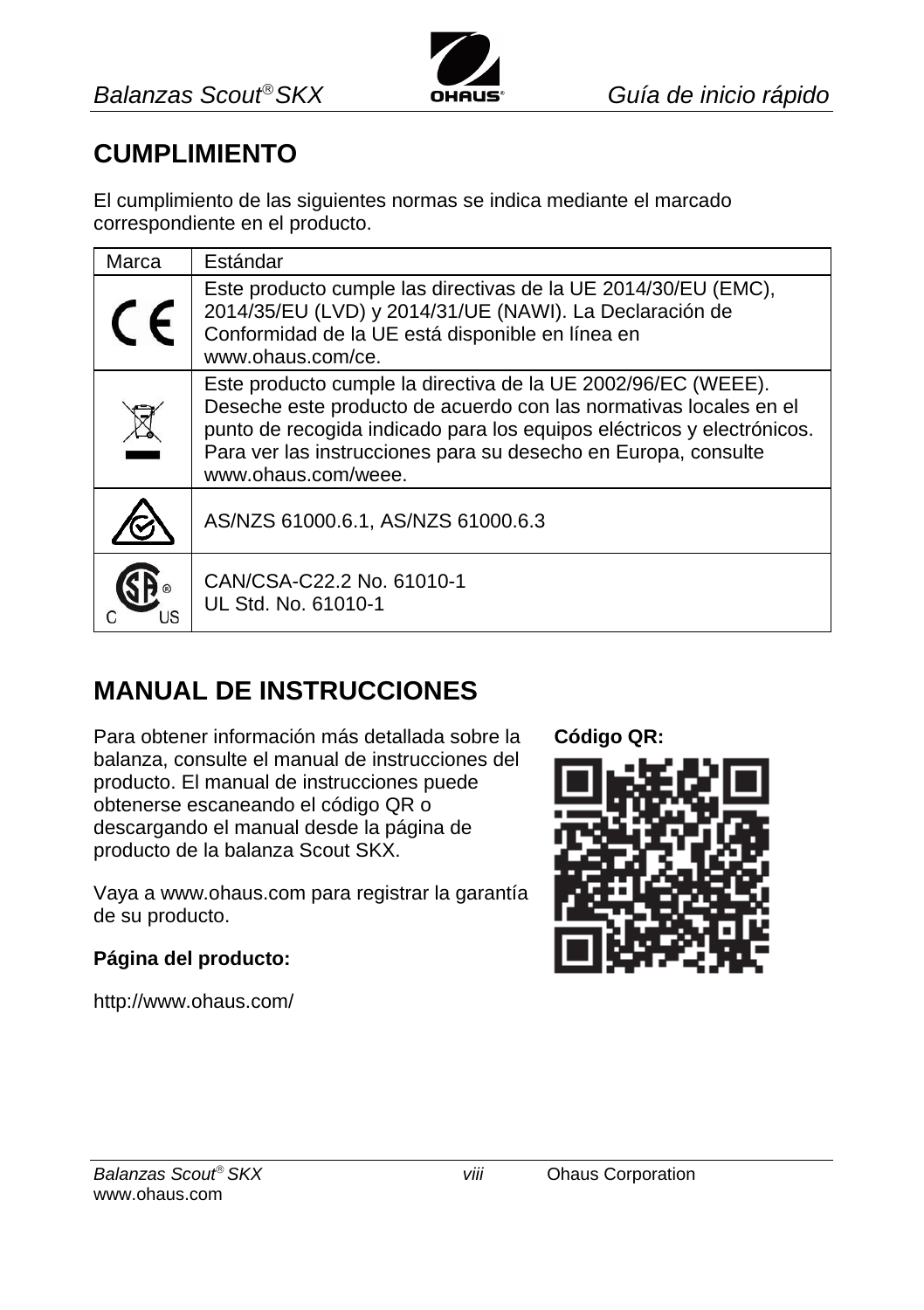

# **DÉBALLAGE**

Retirer avec soin la balance Scout et chacun des éléments de l'emballage. Remiser l'emballage afin de garantir un entreposage en sécurité et un transport ultérieur.

- 
- 
- 
- Adaptateur pour courant alternatif et prise de courant
- Balance **Calculate Contract Contract Contract Contract Contract Contract Contract Contract Contract Contract Contract Contract Contract Contract Contract Contract Contract Contract Contract Contract Contract Contract Contr**
- Guide de démarrage rapide Couverture de gerbage et d'entreposage (pas applicable pour le modèle 1 mg)
- Carte de garantie Masse d'étalonnage (uniquement pour les modèles jusqu'à 620 g de capacité)
	- Ensembles de densité\* (crochet surélevé et support de bécher)

# **CHOIX DE L'EMPLACEMENT**

Disposer sur une surface stable avec un espace suffisant. Éviter les courants d'air excessifs, les vibrations, les sources de chaleur ou des changements rapides de température.

# **PRÉPARATION POUR l'UTILISATION**

| Etape-1 | Déverrouiller le verrou de<br>transport rouge sur le socle<br>de la balance<br>Tourner l'indicateur de 90° dans<br>le sens antihoraire.                                                                                                                                                  | Indicateur de verrouillage<br>pour le transport<br><b>Position</b><br>verrouillée<br>Position<br>déverrouillée |
|---------|------------------------------------------------------------------------------------------------------------------------------------------------------------------------------------------------------------------------------------------------------------------------------------------|----------------------------------------------------------------------------------------------------------------|
| Etape-2 | Installer le plateau<br>Plateau rectangulaire : Placer<br>diagonalement sur le socle et<br>faire pivoter dans le sens<br>antihoraire jusqu'au verrouillage.<br>Plateau circulaire: Placer<br>directement sur le socle.                                                                   |                                                                                                                |
| Step-3  | <b>Raccorder l'alimentation</b><br>électrique<br>Raccorder l'adaptateur CA au<br>connecteur femelle de la<br>balance.<br>Installation des piles<br>Installer les quatre piles « AA »<br>(LR6) (non inclues) en<br>respectant la polarité comme<br>indiqué dans le logement des<br>piles. | Connecteur femelle CA<br>Logement des<br>piles<br>Compartment                                                  |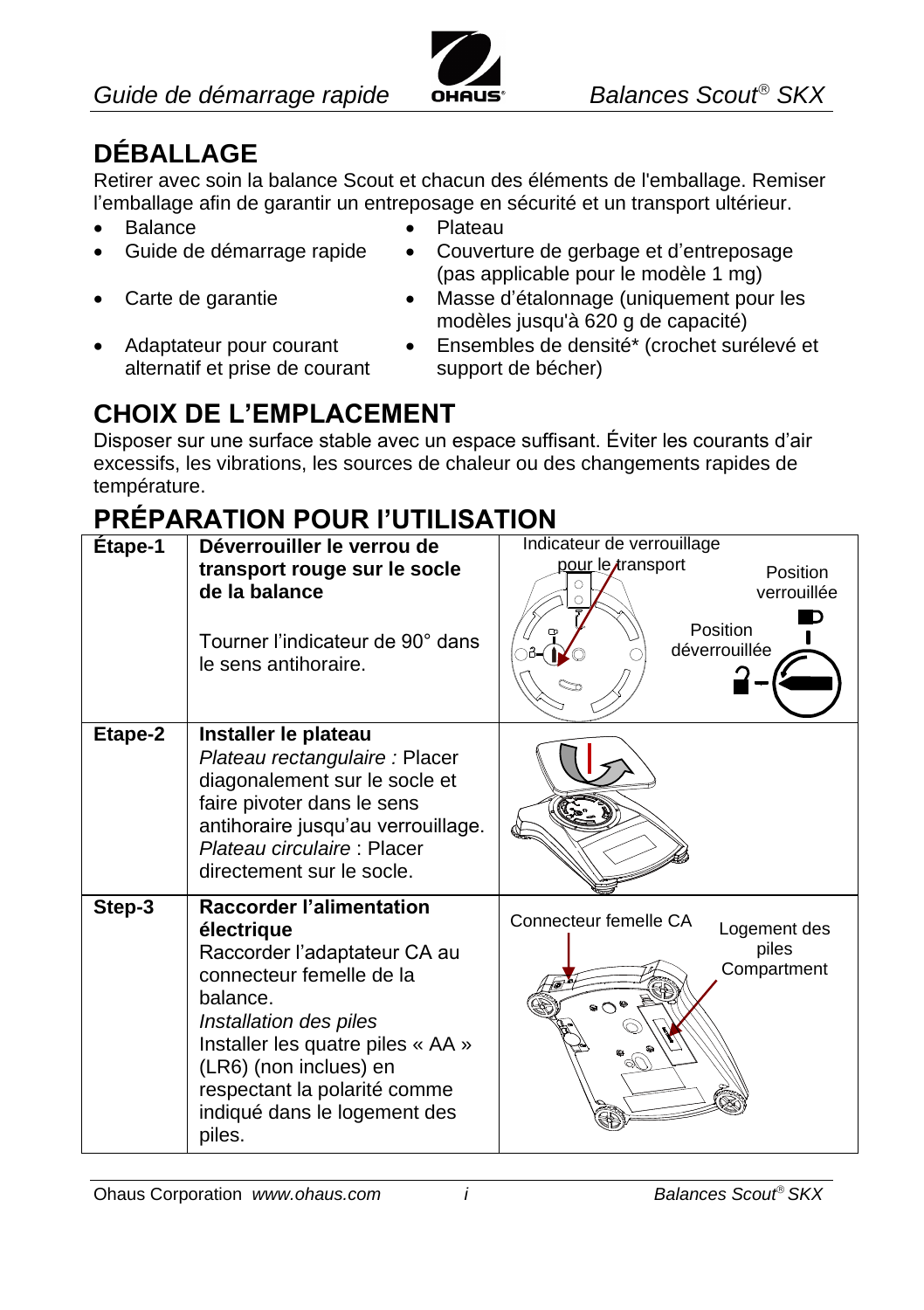

# **MESURES DE SÉCURITÉ**



**ATTENTION :** Lire tous les avertissements de sécurité avant d'installer, de raccorder ou d'entretenir cet équipement. Ne pas se conformer à ces avertissements peut entraîner des blessures corporelles et/ou des dommages matériels. Conserver toutes les instructions pour consultation future.

- Vérifier que la tension de l'alimentation électrique CA locale correspond à la plage d'alimentation imprimée sur l'étiquette de l'adaptateur CA.
- Uniquement raccorder l'adaptateur CA à une prise avec mise à la terre.
- Positionner l'équipement de façon à ce que l'adaptateur CA puisse facilement être débranché de la prise.
- Positionner le cordon d'alimentation de façon à ce qu'il ne représente pas un obstacle potentiel ou un risque de coupure.
- Ne faire uniquement fonctionner l'équipement que dans les conditions ambiantes décrites dans les instructions d'utilisation.
- Ne pas faire fonctionner l'équipement dans des environnements dangereux ou explosibles.
- Débrancher l'équipement de l'alimentation électrique avant nettoyage ou entretien.
- Il est nécessaire que l'entretien ne soit réalisé que par du personnel autorisé.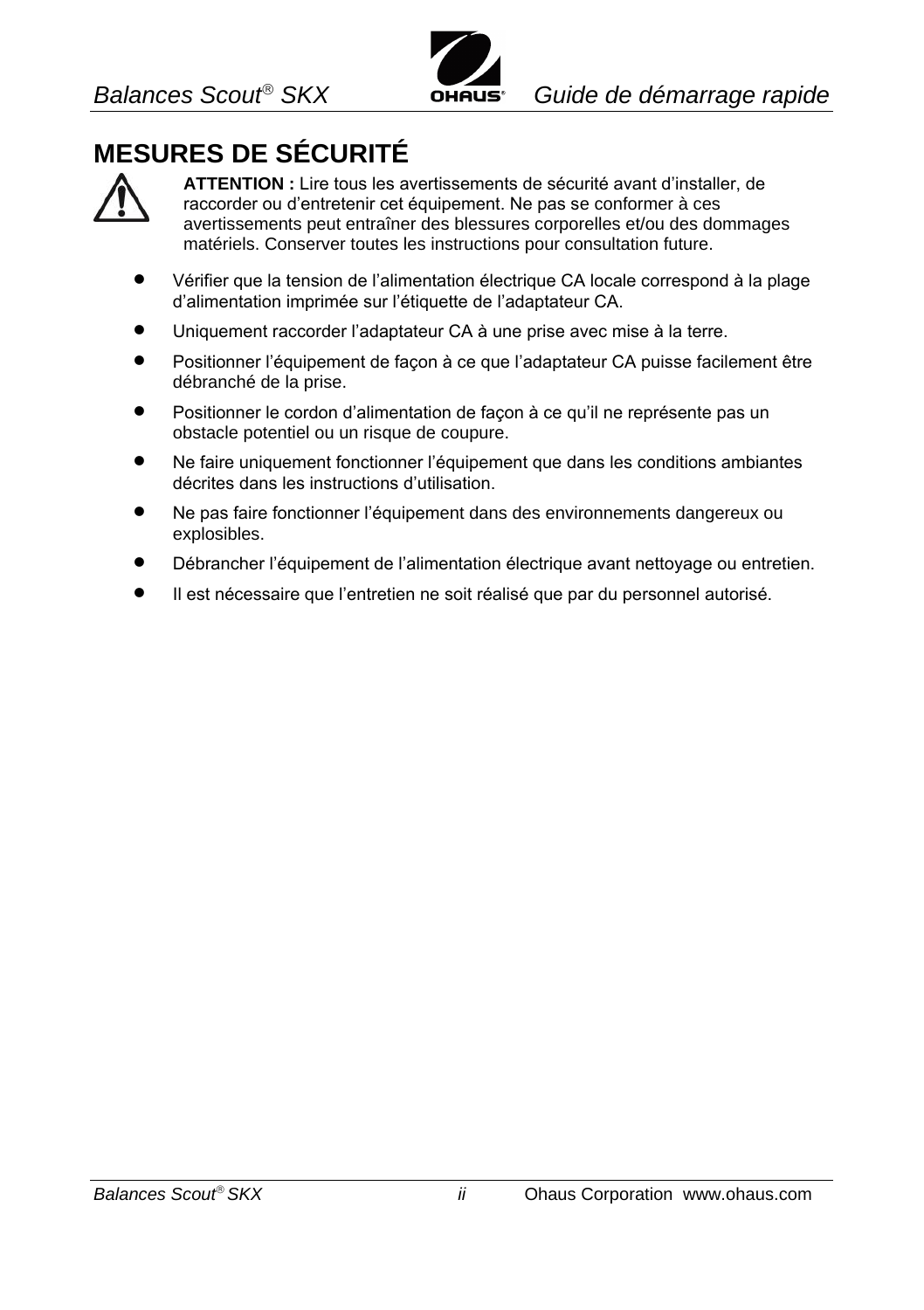

### **COMMANDES**

#### *Fonctions des boutons*



| <b>Bouton</b>                           | Zero<br>Yes                                                                                      | Print<br>Units<br>No                               | Function<br>Mode<br>Back                                 | Tare<br>Menu<br>Exit                               |
|-----------------------------------------|--------------------------------------------------------------------------------------------------|----------------------------------------------------|----------------------------------------------------------|----------------------------------------------------|
| Pression<br>brève                       | Zero/On<br>Mise en<br>service de la<br>balance:<br>SI la balance<br>est sur On,<br>remise à zéro | Print<br>Déclenche<br>l'impression                 | <b>Function</b><br>Déclenche un<br>type<br>d'application | Tare<br>Tare                                       |
| Pression<br>longue                      | Off<br>Mise à l'arrêt<br>de la balance                                                           | <b>Units</b><br>Modifie les<br>unités de<br>mesure | Mode<br>Modifie le type<br>d'application                 | Menu<br>Entrée dans le<br>menu<br>utilisateur      |
| Pression<br>brève<br>(Menu<br>Fonction) | Yes<br>Accepter le<br>réglage actuel                                                             | <b>No</b><br>Avancer vers<br>le menu ou<br>réglage | <b>Back</b><br>Revenir au<br>point<br>précédent du       | Exit<br>Quitter le<br>menu the<br>user utilisateur |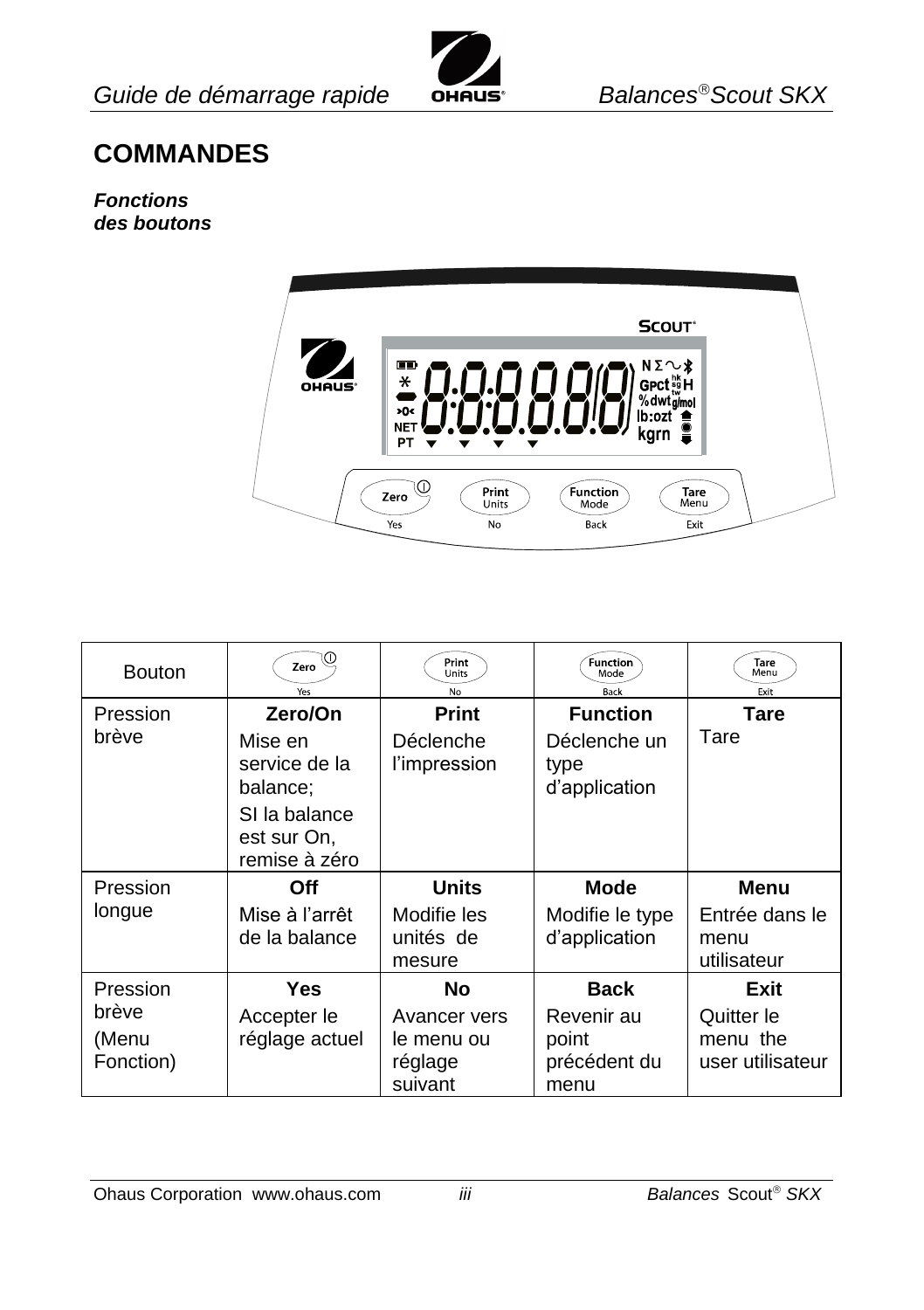

### **CALIBRATION**

Un étalonnage est recommandé lors de la première utilisation de la balance pour s'assurer de la précision des pesées.

Balance en marche:

| Etape-1 | Appuyer et maintenir Menu jusqu'à ce [MENU] (Menu) soit affiché.                                                                                                                                                                                                                                                                                   |
|---------|----------------------------------------------------------------------------------------------------------------------------------------------------------------------------------------------------------------------------------------------------------------------------------------------------------------------------------------------------|
| Etape-2 | Relâcher le bouton, l'affichage indique [C.A.L].                                                                                                                                                                                                                                                                                                   |
| Etape-3 | Appuyer Oui pour accepter. [SPRN] est alors affiché.                                                                                                                                                                                                                                                                                               |
| Etape-4 | Appuyer Oui pour commencer l'étalonnage de l'intervalle externe. La<br>valeur zéro est enregistrée automaqtieuement.                                                                                                                                                                                                                               |
| Etape-5 | Disposer la masse spécifiée pour l'étalonnage de l'intervalle externe<br>sur le plateau. Appuyer Non pour sélectionner un autre poids.<br>[--C--] est affiché lors de l'enregistrement de la valeur<br>L'affichage indique [done] si l'étalonnage est réussi. La balance revient<br>au type d'application précédente et est prêtre à être utilisée |

### **FONCTIONNEMENT et APPLICATIONS**

On peut paramétrer la balance pour fonctionner suivant une ou plusieurs types d'application. Appuyer et maintenir la touche **Mode** pour sélectionner le type d'application. La balance Scout SKX comprend les applications suivantes:

| [LJE 1GH]       | [SPEC.Gr]                         | $\lceil$ $P$ $\lceil$ oLE $\rceil$ |
|-----------------|-----------------------------------|------------------------------------|
|                 | Pesée Détermination de la densité | Mode de pesée                      |
| Pesée [LJE ICH] |                                   |                                    |

- 1. Appuyer sur le bouton **Zéro/Marche** pour mettre la balance en marche.
- 2. Sélectionner Pesée (application par défaut) en appuyant et maintenant la touche **Mode**.
- 3. Appuyer **Tare** ou **Zéro** le cas échéant pour commencer.
- 4. Disposer les objets sur le plateau pour afficher le poids. Une fois stabilisé, le symbole **\*** est affiché à l'écran. L'écran indique ensuite le poids de l'échantillon.

#### **Détermination de la densité [SPEC.Gr]**

Ce mode permet à l'utilisateur de calculer la densité d'un échantillon lors de l'utilisation de la trousse densité. Le mode Densité est lancé lorsque «G » et l'unité en cours d'utilisation est affichée.

1. Préparer la balance comme indiqué à droite. Retirer la plate-forme de la balance, insérer le crochet surélevé et installer le support de bécher (bécher non-fourni).



**Pesée Détermination de la densité Mode de pesée molaire**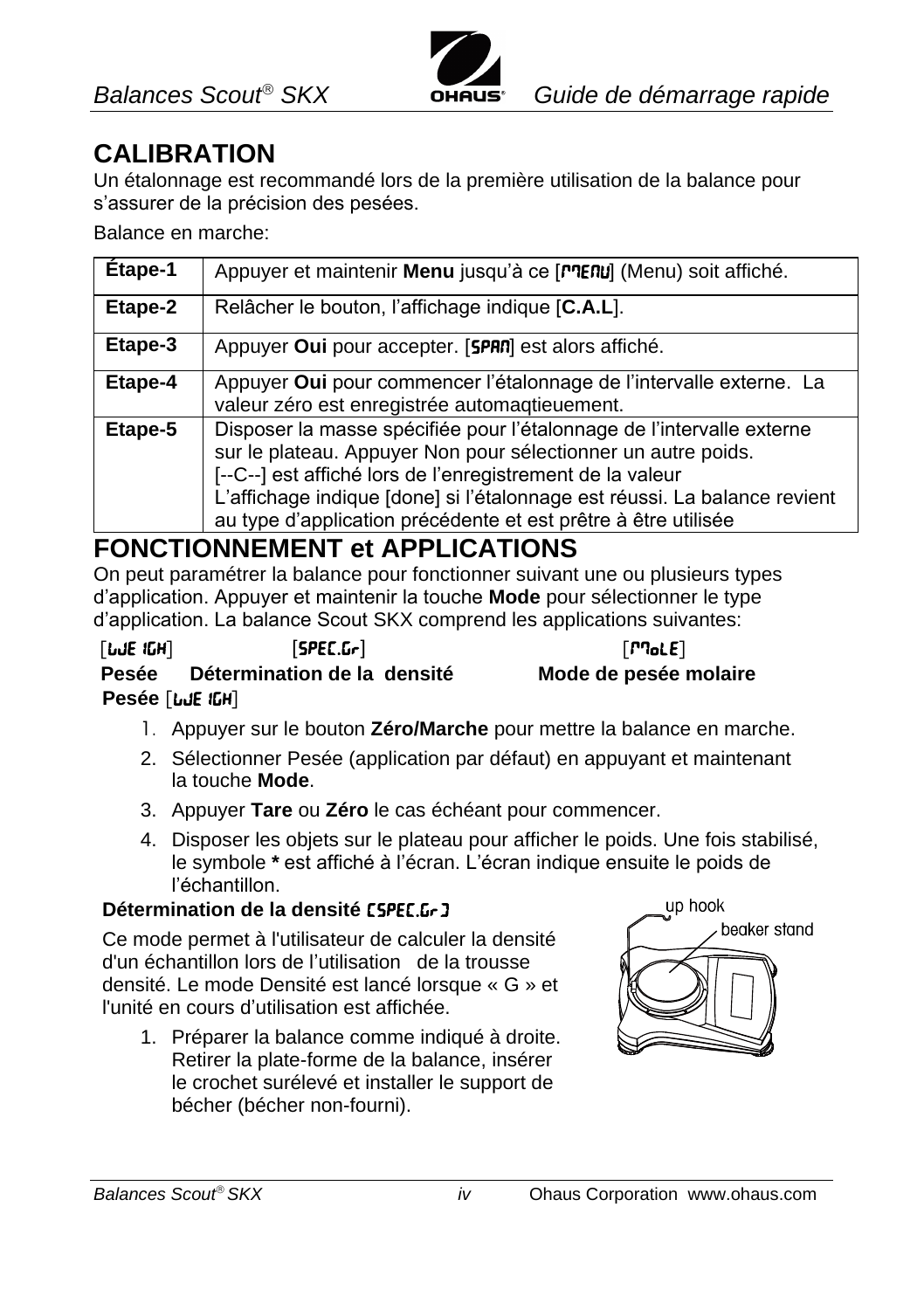

- 2. Presser la touche **ZÉRO/ON** pour mettre la balance en marche.
- 3. Si nécessaire, appuyer et maintenir la touche Mode jusqu'à ce que

[SPEC.Gr] soit affiché, puis relâcher.

- 4. **[R in: Lult]** (Poids de l'air) est affiché, disposer le poids sur le crochet
- 5. Appuyez sur **Oui** pour enregistrer la valeur du poids sec.
- 6. **[JJJLJL]** (Poids humide) est affiché, disposer le poids dans l'eau.
- 7. Appuyez sur **Oui** pour obtenir la valeur finale de la densité.

Note : «G » indique une densité et n'a pas d'unité de mesure.

Pour des échantillons importants, il est recommandé d'utiliser la fonction de pesée suspendue (ci-dessous pesée sous crochet situé dans le logement des piles).

#### **Mode de pesée molaire [moLE]**

- 1. Si nécessaire, appuyer et maintenir la touche Mode jusqu'à ce que **[PPol]** soit affiché, puis relâcher.
- 2. **[CLr.P75]** est affiché.
- 2. Appuyer sur la touche **Oui** pour effacer la masse molaire mémorisée. Appuyer sur la touche **Non** pour rappeler celle existante Masse molaire. Si aucune masse molaire n'a été mémorisée, l'affichage [Clr.mMS] est ignoré et l'introduction d'une

masse molaire est nécessaire.

- 3. S'il y a une masse molaire mémorisée, la masse molaire actuelle est affichée et clignote.
- 4. Appuyer sur la touche **Non** pour commencer à modifier la masse molaire.
- 5. Appuyer sur la touche **Non/Retour** pour augmenter/diminuer le chiffre clignotant.
- 7. Appuyer sur la touche **Oui** pour valider la valeur et se déplacer d'un chiffre vers la droite.

Remarques: Si le réglage dépasse la limite, l'affichage revient à la valeur précédemment mémorisée.

Les réglages disponibles vont de 0,01 à 999,99.

L'unité de masse molaire est le g/mol.





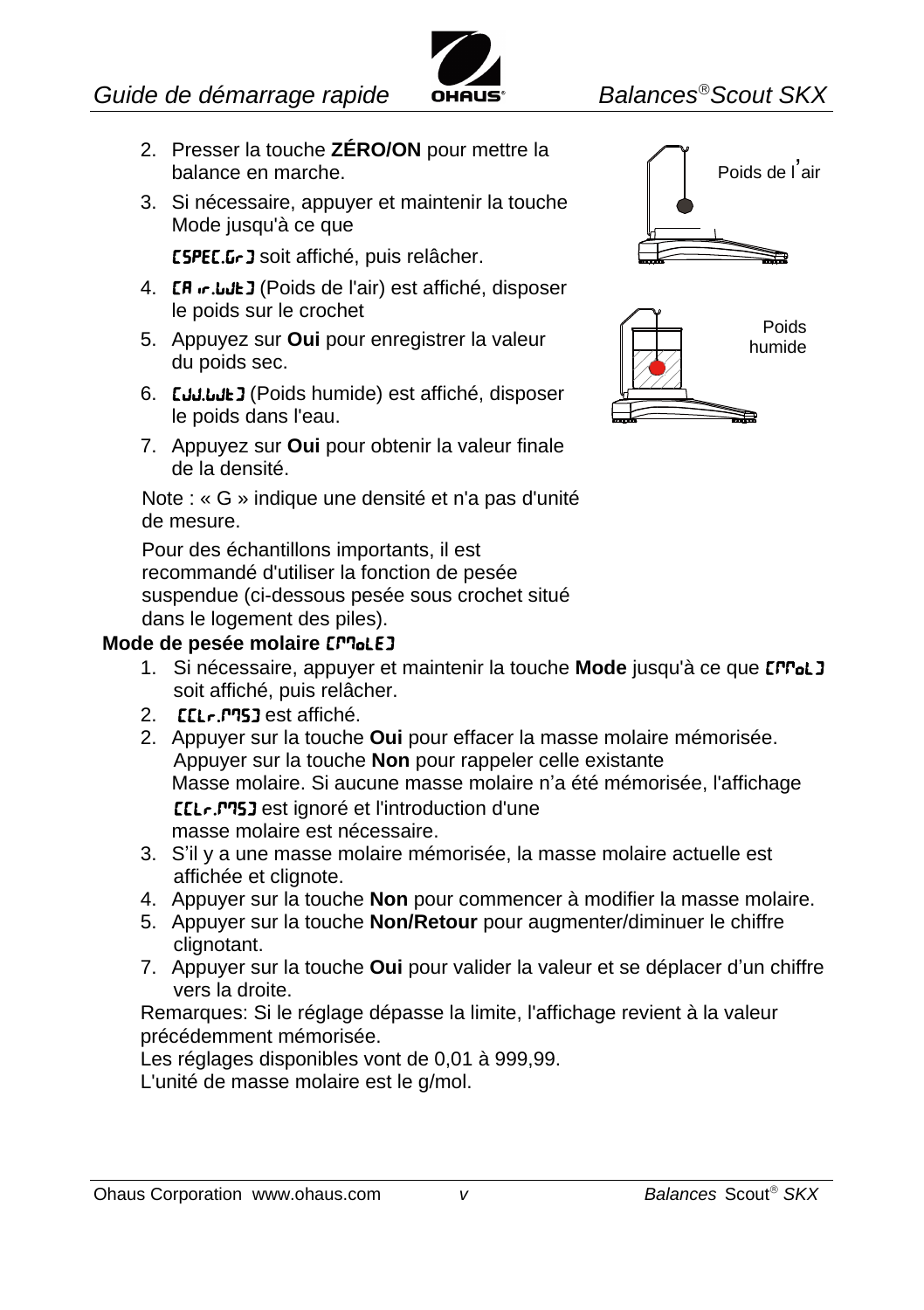### **ORGANISATION DU MENU**

| <b>Sub-Menus</b>                      |                                               | C.a.I       | S.e.t.u.p                                                                                 | M.o.d.e                                                  | U.n.i.t                     | E.n.d |
|---------------------------------------|-----------------------------------------------|-------------|-------------------------------------------------------------------------------------------|----------------------------------------------------------|-----------------------------|-------|
| <b>Tare</b><br>$Menu \sim h$<br>Exit, | Pression longue -<br>Entrer menu              | Span<br>Lin | Reset<br>Yes/ <b>No</b><br>Filter<br>Low/ <b>Med</b> /High<br>AZT                         | Reset<br>Yes/ <b>No</b><br>Weighing<br>On/Off<br>Density | Reset<br>g<br>kg<br>N<br>0Z |       |
| Yes (                                 | Pression brève -<br>Accepter                  |             | $0.5/1/3$ /Off<br><b>StableRange</b><br>$0.5/1/2$ //5<br>Backlight<br>Off/On/ <b>Auto</b> | On/Off<br>Mole<br>On/Off                                 | lb<br>lb:oz                 |       |
| No/Back                               | Pression brève -<br>Aller menu<br>Suiv./Préc. |             | Auto Tare<br><b>Off</b> /On/On-acc<br>Auto Off<br>Off/1/5/10                              |                                                          |                             |       |
| Exit (                                | Pression brève<br>Sortie menu                 | End         | End                                                                                       | End                                                      | End                         |       |

Note : Les polices de caractères gras sont réglées par défaut dans les menus.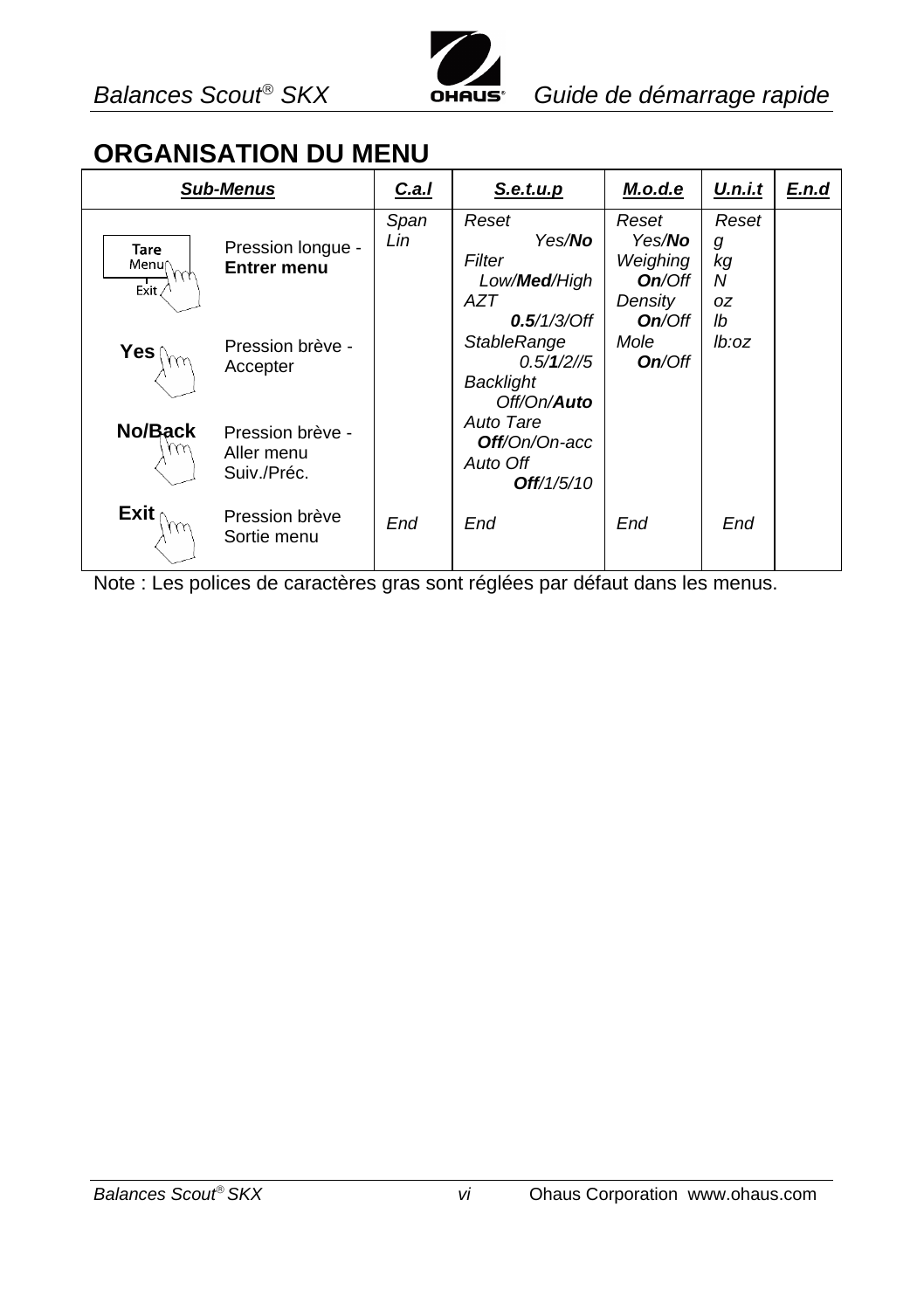

## **ACCESSOIRES SUPPLÉMENTAIRES**

#### *Interface de connexion*

Utiliser une interface de connexion en option pour connecter la balance soit à un ordinateur, une imprimante ou un OHAUS écran.

Ci-dessous les accessoires de l'interface de

RS232, USB Host, Clef USB, Ethernet,

Interface de connexion à larrière de la balance:



adaptateur CA

\* L'interface de connexion peut varier selon les réglementations locales

#### *Pesée sous crochet*

connexion disponibles :

Bluetooth<sup>\*</sup>.

La pesée sous crochet se situe sur la face opposée du capot du logement des piles comme indiqué ci-dessous Pour utiliser cet accessoire, ôter la couverture de protection rouge pour l'ouverture de la pesée suspendue.